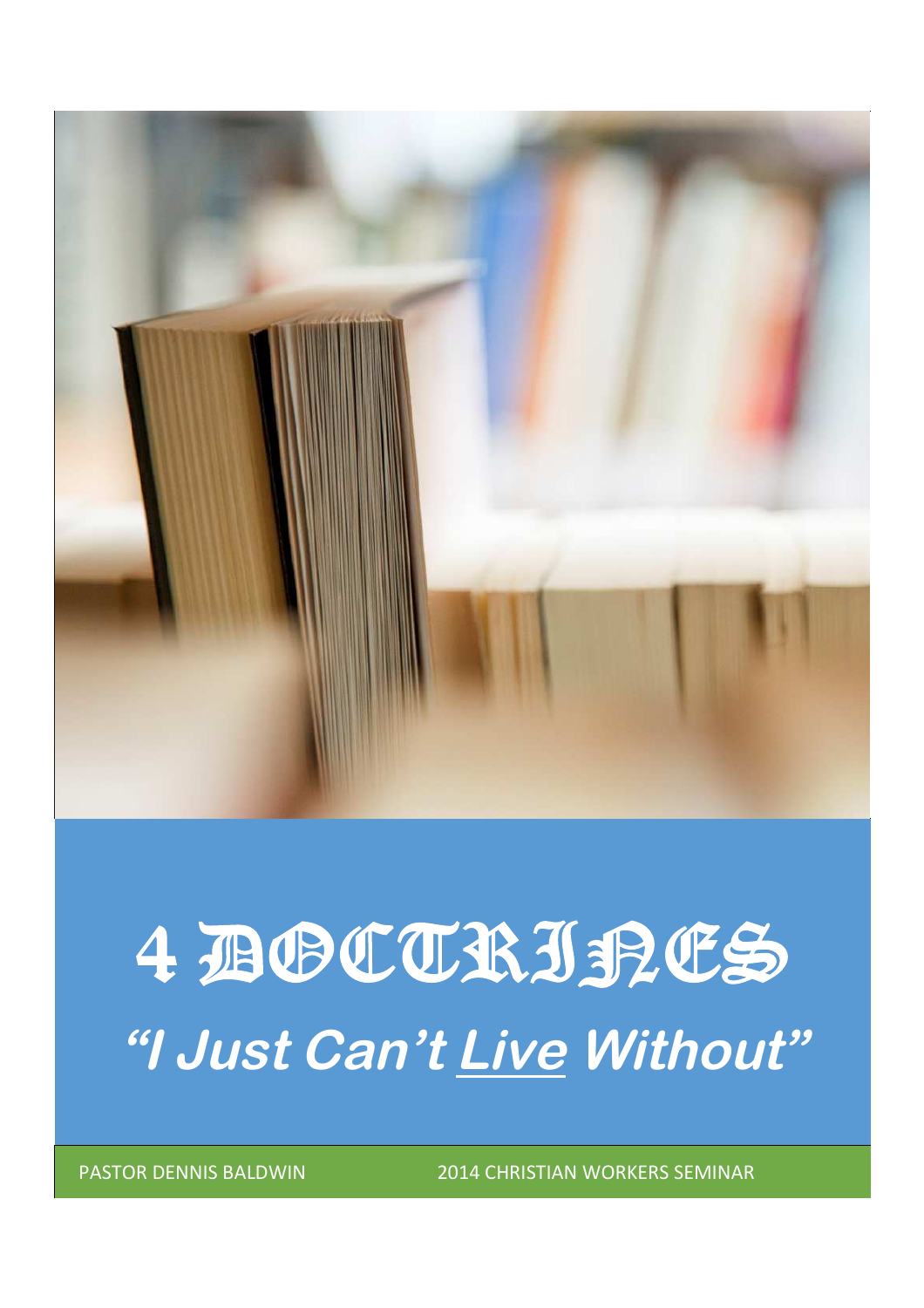# **HEARING COMES BY THE WORD OF GOD**

### Apologist: Dennis J Baldwin

Apologist: a person who writes or speaks in in defense or justification of a doctrine, faith, action, etc.

Doctrine: in its simplest form, teachings, something taught:

 Doctor: it seems evident to me, given the close correlation between *doctrine* and *doctor;* that a person with a "*doctorate*" might be more qualified to present a paper on "*doctrine*"

Since I do not possess a "*doctorate*"; for me to teach such a class in the complete sense will include, though perhaps not be limited to, the following three principles:

 Dogma: I will attempt in this class to present what has been *handed down* through the authority and teaching of "*the doctrine of God*" 1 . In that sense it could be termed *dogma* though not strictly so.

Not pilfering (*to steal things of small value*), but showing all good faith that they may adorn the *doctrine of God* our Savior in every respect. Titus 2:10 (NASB77)

- Tenet: it will also be my intent to emphasize my defense of certain doctrines that are of paramount importance to me because as I see it, they are important to God and to His Son. $<sup>2</sup>$ </sup>
- $\bullet$  Jesus answered them and said, "My doctrine is not Mine, but His who sent Me.  $^{17}$  If anyone wants to do His will, he shall know concerning the doctrine, whether it is from God or *whether* I speak on My own *authority.* John 7:16-17 (NKJV)
- Precept: In addition to the above; the doctrines which I deem so important as to be "*fundamental*" (*to serve as an essential component*) 3 to me, are intended to be my rule of conduct rather than a simple teaching to be laid on the shelf for reference.<sup>4</sup>

<sup>1</sup> See Also in 1Tim. 6:1, note that the NKJV translates "*His doctrine*" while the NASB translates *our doctrine*. *Dogma,* in my usage, refers to a doctrine or belief that is handed down by authority as true and indisputable.

<sup>2</sup> An understanding of *good doctrine* requires a commitment to doing the Father's will. A *tenet* might emphasize the defense rather than the teaching of a principle.

<sup>&</sup>lt;sup>3</sup> See Titus 2:10 (NASB) It is clear from this reference that the "*doctrine of God* is something to be adorned-in every respect". In my usage, a *precept* is a doctrine (dogma) intended as a rule of action or conduct.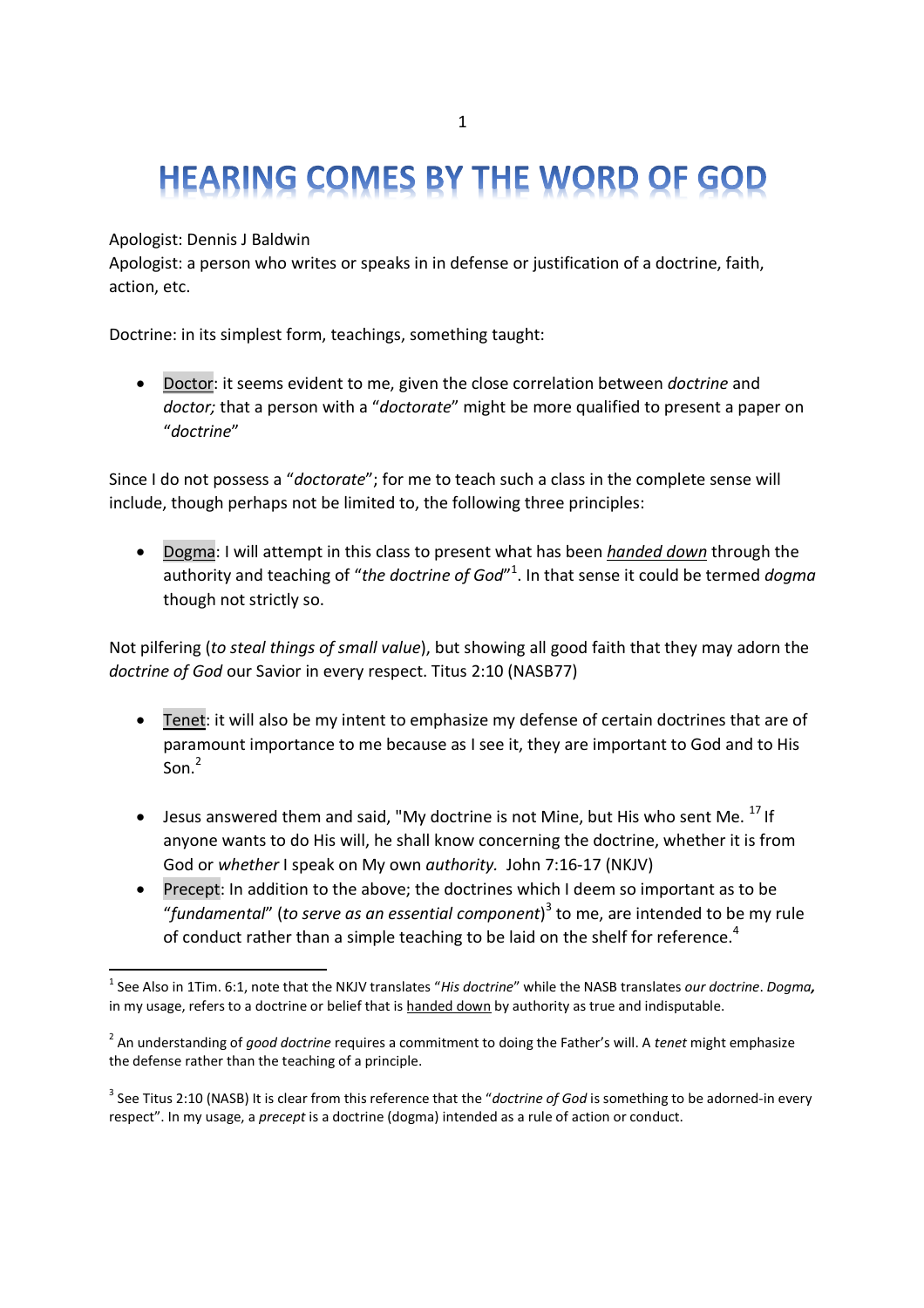I particularly appreciate the way the *doctrine of God* is referred to in Paul's words, handed down as *sound words* which Timothy had heard from Paul.

 Retain the standard of *sound words* which you have heard from me. 2 Timothy 1:13 (NASB)

### **WATCH WHERE YOU STEP**

While my presentation intends to dwell more on the positive, I would note that not everything in the writings of the apostles regarding doctrine was positive. Some was expressed in the negative. Various references give warning about teachings which must be analyzed for their true value.<sup>5</sup> While often the specifics of the doctrines are not addressed, the principal of *watch* where you step is laid down.<sup>6</sup>

 Anyone who goes too far and does not abide in the teaching of Christ, does not have God; the one who abides in the teaching, he has both the Father and the Son. 2 John 1:9 (NASB)

#### Jesus warned last day believers of false prophets:

• And Jesus answered and said to them: "Take heed that no one deceives you.  $5$  For many will come in My name, saying, 'I am the Christ,' and will deceive many. Matthew 24:3-5 (NKJV)

4 Yet you obeyed from the heart that form of doctrine to which you were delivered. The *doctrine of God*, which has been *handed down* to us under God's authority is intended to be obeyed from the heart. Romans 6:17 (NKJV)

<sup>5</sup> Whether it be me or someone else, if one goes too far and does not abide in the teaching of Christ, he is *anathema* (*accursed*). Seems very harsh by our current standards. This path takes one away from God and His Son. Paul was very bold when he wrote to the Galatians in 1:8. He even emphasized the point by repeating it in the very next verse: Galatians 1:8-9 (NASB) But even if we, or an angel from heaven, should preach to you a gospel contrary to what we have preached to you, he is to be accursed! <sup>9</sup> As we have said before, so I say again now, if any man is preaching to you a gospel contrary to what you received, he is to be accursed!

 $^6$  And their message will spread like cancer. Hymenaeus and Philetus are of this sort,  $^{18}$  who have strayed concerning the truth, saying that the resurrection is already past; and they overthrow the faith of some. It seems evident that Hymenaeus and Philetus *went too far*. Notice the warning regarding the teaching of *the resurrection*. This must be talking about the coming resurrection of the dead. Perhaps they were teaching that the resurrection of the dead simply referred to the resurrection of Christ. I recall hearing as a young man from some of my Advent Christian friends that the "first resurrection" in Revelation was the resurrection of Jesus. 2 Timothy 2:17-18 (NKJV)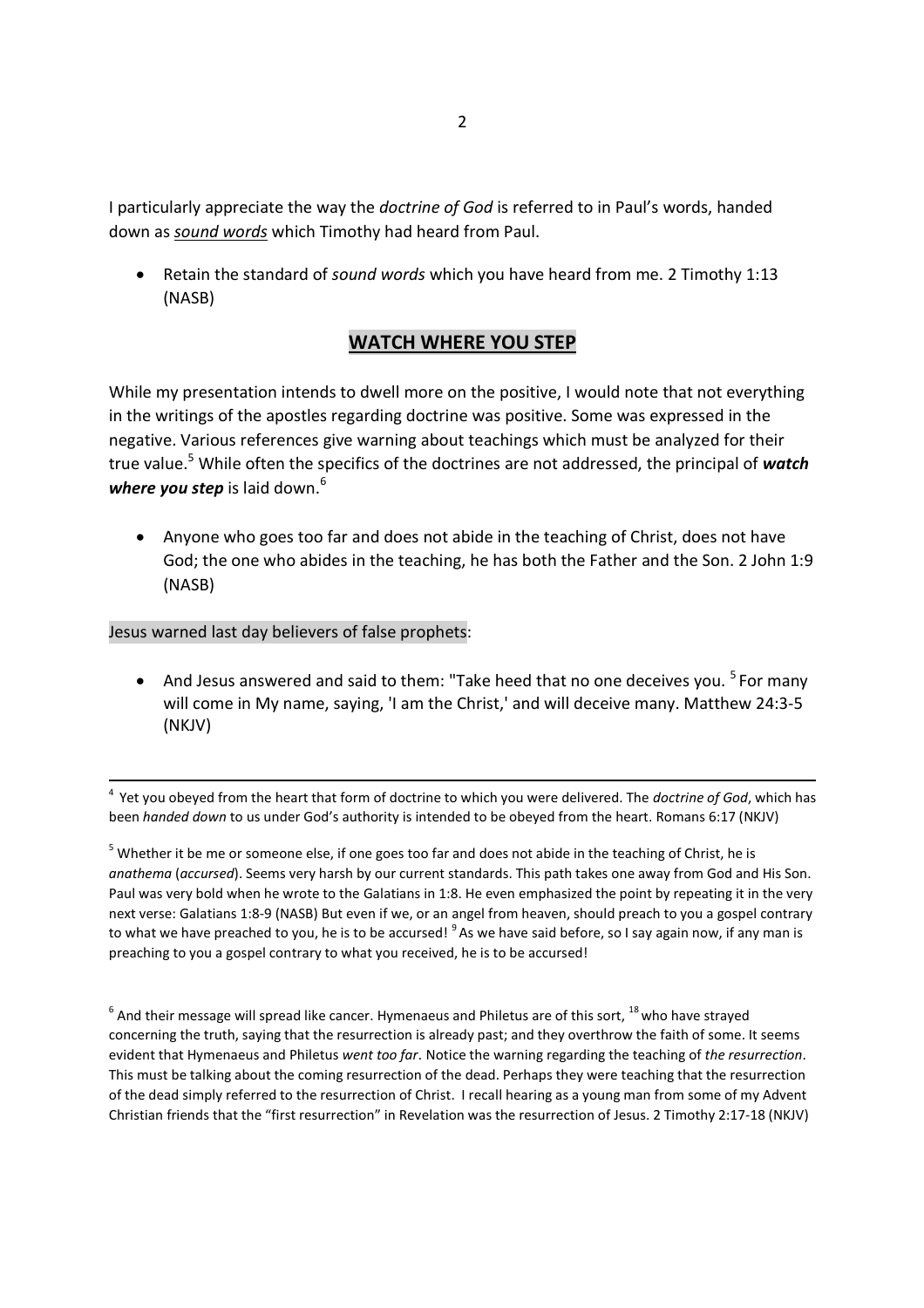#### Paul put Timothy on guard:

 For the time will come when they will not endure sound doctrine; but *wanting* to have their ears tickled, they will accumulate for themselves teachers in accordance to their own desires, <sup>4</sup> and will turn away their ears from the truth and will turn aside to myths. 2 Timothy 4:3-4 (NASB)

#### Borrowing from history Peter put his readers on guard:

 But false prophets also arose among the people, just as there will also be false teachers among you, who will secretly introduce destructive heresies, even denying the Master who bought them, bringing swift destruction upon themselves.  $2^2$  Many will follow their sensuality, and because of them the way of the truth will be maligned; <sup>3</sup> and in their greed they will exploit you with false words; their judgment from long ago is not idle, and their destruction is not asleep. 2 Peter 2:1-3 (NASB)

### John cautioned:

 I have not written to you because you do not know the truth, but because you do know it, and because no lie is of the truth.  $^{22}$  Who is the liar but the one who denies that Jesus is the Christ? This is the antichrist, the one who denies the Father and the Son.  $^{23}$ Whoever denies the Son does not have the Father; the one who confesses the Son has the Father also.  $^{24}$  As for you, let that abide in you which you heard from the beginning. If what you heard from the beginning abides in you, you also will abide in the Son and in the Father. 1 John 2:21-24 (NASB)

#### Jude gave notice:

 Beloved, while I was making every effort to write you about our common salvation, I felt the necessity to write to you appealing that you contend earnestly for the faith which was once for all handed down to the saints. <sup>4</sup> For certain persons have crept in unnoticed, those who were long beforehand marked out for this condemnation, ungodly persons who turn the grace of our God into licentiousness and deny our only Master and Lord, Jesus Christ. Jude 1:3-4 (NASB)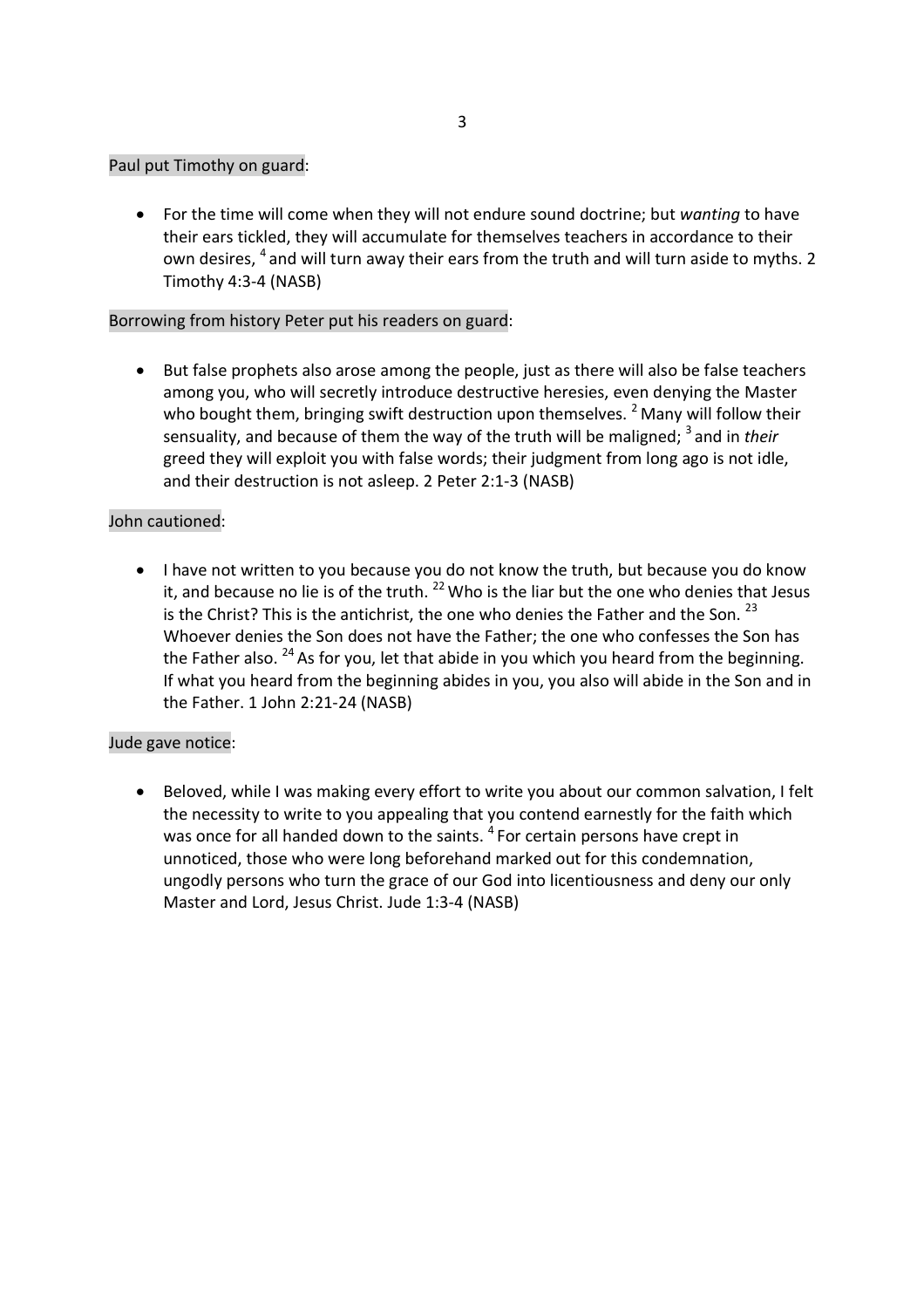### **THE DELIGHT AND JOY OF MY HEART**

As a young man I was introduced to the Word of God in a very wonderful way. My Pastor, ZB Duncan, actually the only one I have ever had, had the God given ability to present the Word of God in a way that caught my attention. He hardly ever made a joke from the pulpit but was able to grab your attention and encourage you to hang on every word. What I was able to glean from that was a desire to want more, to understand more and better the wonderful faith and promises presented in the Bible. The word actually became to be "A lamp to my feet and a light to my path." Psalm 119:105. Actually another way I might explain it is:

 Your words were found and I ate them, And Your words became for me a joy and the delight of my heart; For I have been called by Your name, O LORD God of hosts. Jeremiah 15:16 (NASB)

I became infatuated as a young man with God's Word. Ezekiel the prophet seemed to have a similar experience:

 Then He said to me, "Son of man, eat what you find; eat this scroll, and go, speak to the house of Israel." <sup>2</sup> So I opened my mouth, and He fed me this scroll. <sup>3</sup> He said to me, "Son of man, feed your stomach and fill your body with this scroll which I am giving you." Then I ate it, and it was sweet as honey in my mouth. Ezekiel 3:1-3 (NASB)

I knew early on that I wanted to be a "preacher, minister, pastor". I decided that the things I wanted to "preach, promote, and teach" would need to be not simply what I heard others speak, but what it said in the book; what Jesus, the prophets, Paul, Peter, John and all the others taught. What I later learned was I wanted to be like Jesus:

 $\bullet$  "My doctrine is not Mine, but His who sent Me.  $^{17}$  If anyone wants to do His will, he shall know concerning the doctrine, whether it is from God or *whether* I speak on My own *authority.* John 7:16-17 (NKJV)

What I was later to learn was what led up to Ezekiel's introduction into his "ministry".

• "Open your mouth and eat what I am giving you." <sup>9</sup> Then I looked, and behold, a hand was extended to me; and lo, a scroll *was* in it. <sup>10</sup> When He spread it out before me, it was written on the front and back, and written on it were lamentations, mourning and woe. Ezekiel 2:8-10 (NASB)

The sweetness of the word sometimes gave way to bitterness as it must have to Ezekiel as he dealt with the "*lamentations, mourning and woe*." Much like the bitterness in Revelation 10:9.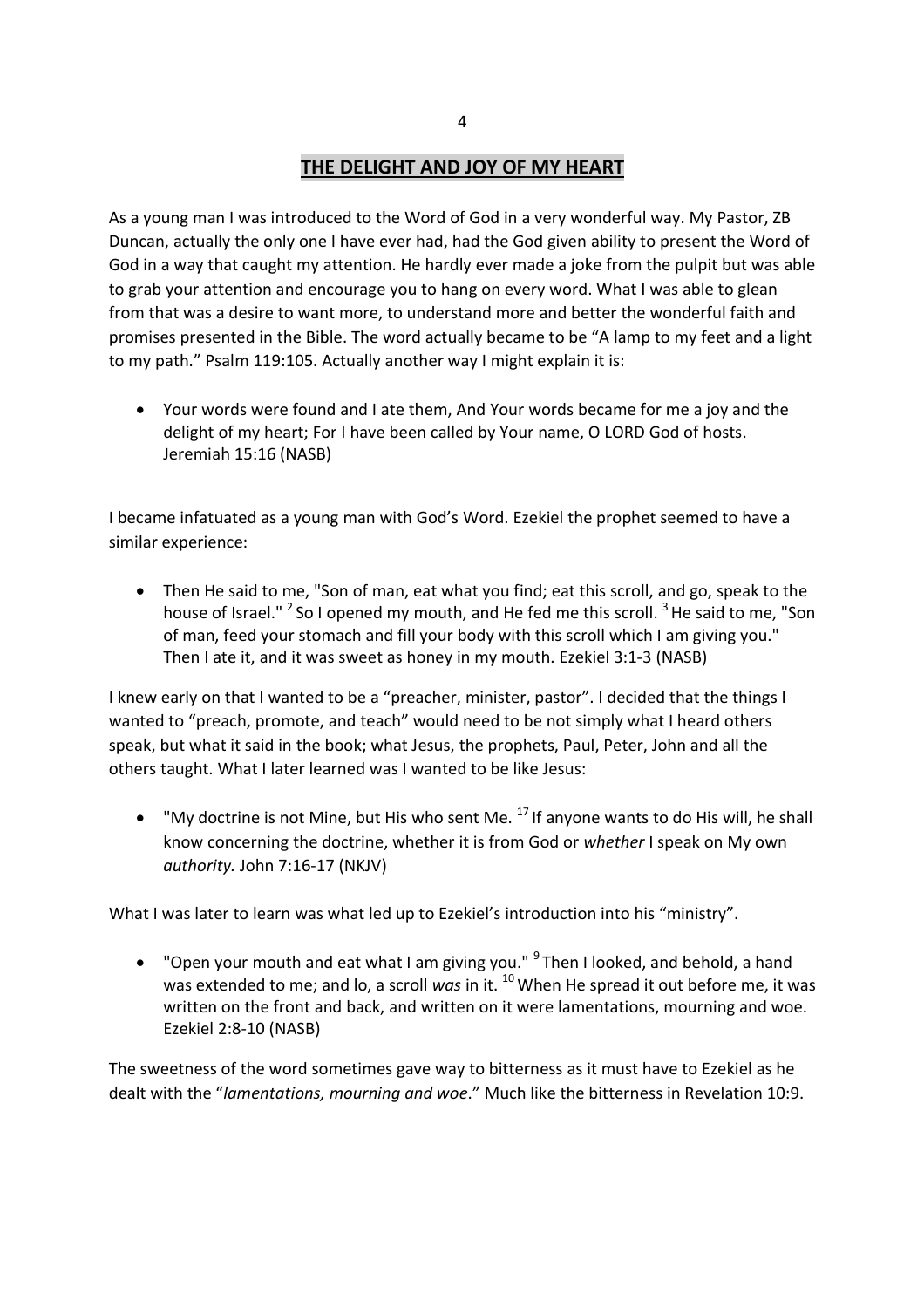The communion service is a very good example of the idea. Jesus asks us to partake of the words we read and hear about his death and the shedding of his blood; to ingest them internally. "*Don't forget those words about me*". It is easy to look into the "*perfect law of* liberty"<sup>7</sup> and forget who and what we are if we forget who Jesus is and what he did.

I hope through this introduction you can get an idea of who I am and to some extent where I am coming from. Some of you have known me for at least part of my ministry in the Church of God during the past 43 years. You know that my teaching (*doctrine*) is, to some of you, perhaps *ultra* conservative. I will admit to, without apologizing for, having *ultra* conservative roots. I have not nor will I ever seek to do away with my heritage. Having perhaps begun my presentation in a very unorthodox manner let me say this:

I believe that God has certain expectations which are delineated in the Bible. These expectancies which Jesus referred to as, "*His Father's doctrine, which he also owned*", are comprehensible to the person who in humility will ask God in faith $^8$ . God, who, from the beginning has been at work in His creation, has now committed that work to His Son. Because of who we are, He has committed the same to us as we can see through the example of Philip and the eunuch.  $9$ 

God is not willing that any should perish. (2Peter 3:9) He said to Ezekiel "*I have no pleasure in the death of him that dieth*." (Ezek. 18:32) He is after all our creator and can save whoever He so chooses. It is not up to me or you to say that this or that person will not be saved if they don't adhere to a set of teachings. God can do that and does in the Bible but having said and realized that I know that in the end it is up to Him who he saves and who he does not. I will therefor present my lessons on that premise. God has given His word. I understand what He has said at least part of the time and truly believe those issues to be of utmost importance; but the gift of His salvation is up to Him. (See Matt. 20:1-16)

<sup>&</sup>lt;sup>7</sup> James 1:23-25 (NASB77) <sup>23</sup> For if anyone is a hearer of the word and not a doer, he is like a man who looks at his natural face in a mirror; <sup>24</sup> for *once* he has looked at himself and gone away, he has immediately forgotten what kind of person he was. <sup>25</sup> But one who looks intently at the perfect law, the *law* of liberty, and abides by it, not having become a forgetful hearer but an effectual doer, this man shall be blessed in what he does.

 $^8$  James 1:5 (NASB77)  $^5$  But if any of you lacks wisdom, let him ask of God, who gives to all men generously and without reproach, and it will be given to him. The KJV uses the phrase "*upbraideth not*". To me it is simply, "*God will hold us to account for not knowing it seems*", else why is there any urgency in presenting the gospel to those who do not know it? However He is very merciful to those who will ask Him for His revelation to them of what they need to know. Do you remember Jesus' words to Peter? "Flesh and blood has not revealed it to you but my Father which is in heaven." Matt. 16:17.

<sup>9</sup> See: Acts 8:26-40 Philip endeavored to pass along (*even as Jesus passed along what he received from the Father*) what he had received from the Lord to the Eunuch because of the leading of the Lord through the spirit.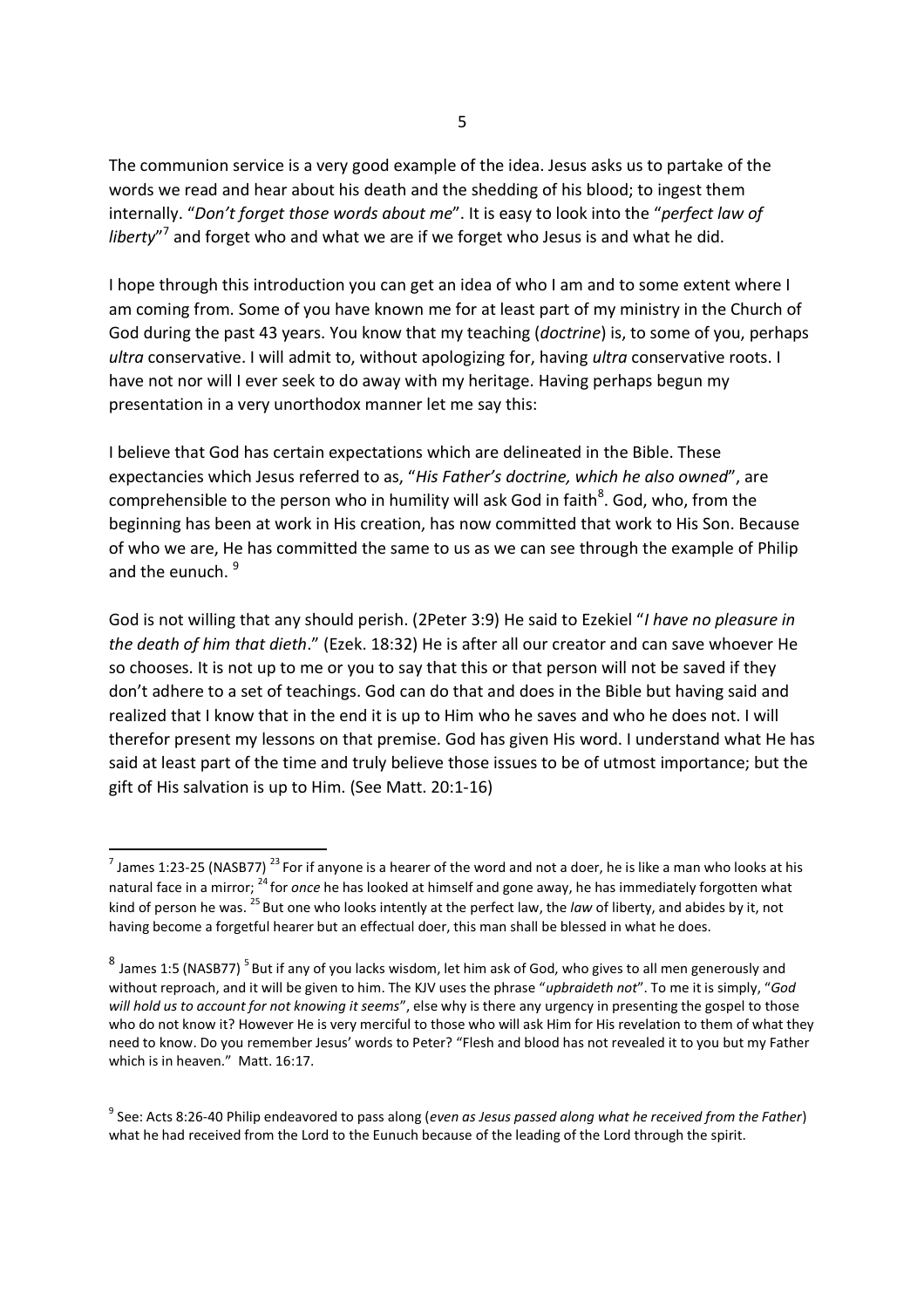# **GOD AS THE HIGHEST**

Most of us have read or heard the work of Dr. Harold J. Sala. Here is a part of his a work that appeared in Guidelines. He here deals with a principle with which I concur. He wrote:

**[**Does it really make any difference what you believe, just so that you believe it with all your heart? Many millions of men and women would answer in the negative. They would respond that it does not make much difference what you believe as long as you believe it with all your might. Some would perhaps add that all religions lead to the same place if you do your best and follow the teaching.

A number of prominent medical authorities recognize the therapeutic power of belief as opposed to the debilitating and unhealthy effects of doubt and skepticism. Dr. Carl Jung was among those who recognized strong belief in about anything as a good thing. Jung took the position that religion meets one of man's basic needs and that lack of faith is the root cause of neurosis, which he often found in his patients. In fact, Jung would go so far as to say that lack of faith was the root cause of neurosis in every one of his patients. But Dr. Jung was not concerned with the truth or falsity of a person's beliefs, he simply felt that a person who believed in something--whether it be a lump of silly putty or a totem pole that had passed from generation to generation--was better off than one who had no convictions………

………The difference between faith in belief and faith in God. There is a big difference. Let's suppose that you are crossing a turbulent river, and spanning the gorge is a bridge. But what you do not know is that the planks are rotten, and, although it has been satisfactory for many years, it is likely to let you plunge through the rotten timbers to your death below. Your faith in the weak planks may be strong, but weak faith in a strong plank is better. The validity of Christianity is not the strength of your belief, but rather its strength is in the empty tomb and God's power that brought Jesus forth from the grave.

It is not great faith that really counts--it is faith in a great God. The Bible makes little allowance for the power of faith in faith, but without faith in the sovereign God of the Bible there is little hope of pleasing Him who calls us. What really counts is not the strength of your belief, but rather the strength of Him in whom you believe.**]**

 "…Because you have so little faith. I tell you the truth, if you have faith as small as a mustard seed, you can say to this mountain, 'Move from here to there' and it will move. Nothing will be impossible for you." (Matthew 17:20).

Faith is the vehicle in which we must ride today. It was the medium of all the saints of old: "The just shall live by faith".<sup>10</sup> It is the avenue traveled by those "who obtained a good report".<sup>11</sup> Even though that faith, Jesus said, needs be ever so small; it must be, not in a "higher power"

<sup>10</sup> See Romans 1:17, Galatians 3:11, and Hebrews 10:38

<sup>&</sup>lt;sup>11</sup> See Hebrews 11:39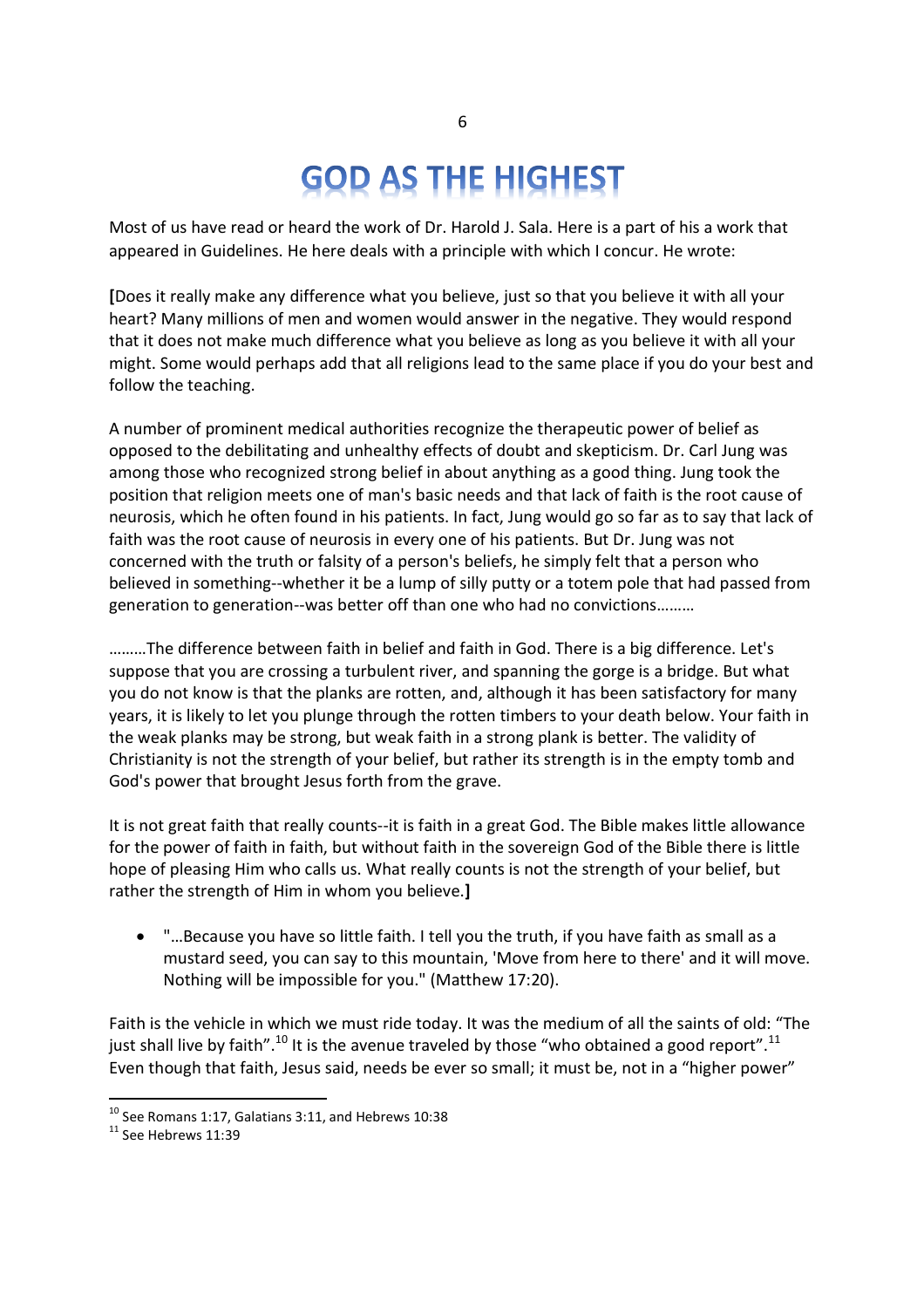but in the "highest power".<sup>12</sup> If we are to have faith in the "highest GOD", the God "YHWH" of the Bible, much effort should be exercised to find out as much as we can about Him and "get to know Him".

So essential is faith that the writer of Hebrews emphasized how it is impossible to *please God* without it. The writer makes this point after explaining that it was by faith that Enoch *pleased* God. Believing that "*God is*" certainly carries with it the indication that he exists with the added impression that "he *singularly* exists".<sup>13</sup> *Coming to God* conveys the notion of approaching or coming near to God.<sup>14</sup>

 And without faith it is impossible to please *Him,* for he who comes to God must believe that He is and *that* He is a rewarder of those who seek Him. Heb 11:6 (NASB)

# **THEY KNOW NOT ME<sup>15</sup>**

Failing to "know" this YHWH God,<sup>16</sup> that we pray "hallowed be Thy Name" to, brought *breakdown* to God's people in the past. Following the death of Joshua we are told:

 All that generation also were gathered to their fathers; and there arose another generation after them who did not know the LORD, nor yet the work which He had done for Israel. Judges 2:10 (NASB)

It seems that they followed a natural progression. As a result of not knowing God we are told:

 And the children of Israel did evil in the sight of the LORD, and served Baalim: **12** And they forsook the LORD God of their fathers, which brought them out of the land of Egypt, and followed other gods, of the gods of the people that *were* round about them, and bowed themselves unto them, and provoked the LORD to anger. Judges 2:11-12 (KJV)

A sad thing it is, not to know YHWH God. It was bad enough for the Israelites to be without the leaders who had guided them for so long and for so far. What they had forgotten was that it was YHWH God who had been leading them all along, through Moses as well as Joshua. At that

<sup>12</sup> See Luke 1:32 The angel Gabriel told Mary that her child would "be called the Son of the *Highest*"

 $13$  If in fact the singular verb "is" gives that indication.

<sup>&</sup>lt;sup>14</sup> Let us draw near with a true heart in full assurance of faith. Heb 10:22

<sup>15</sup> See Jeremiah 9:3

<sup>16</sup> And God spake unto Moses, and said unto him, I *am* the LORD: **3** And I appeared unto Abraham, unto Isaac, and unto Jacob, by *the name of* God Almighty, but by my name JEHOVAH (YHWH) was I not known to them. Ex 6:2-3 (KJV)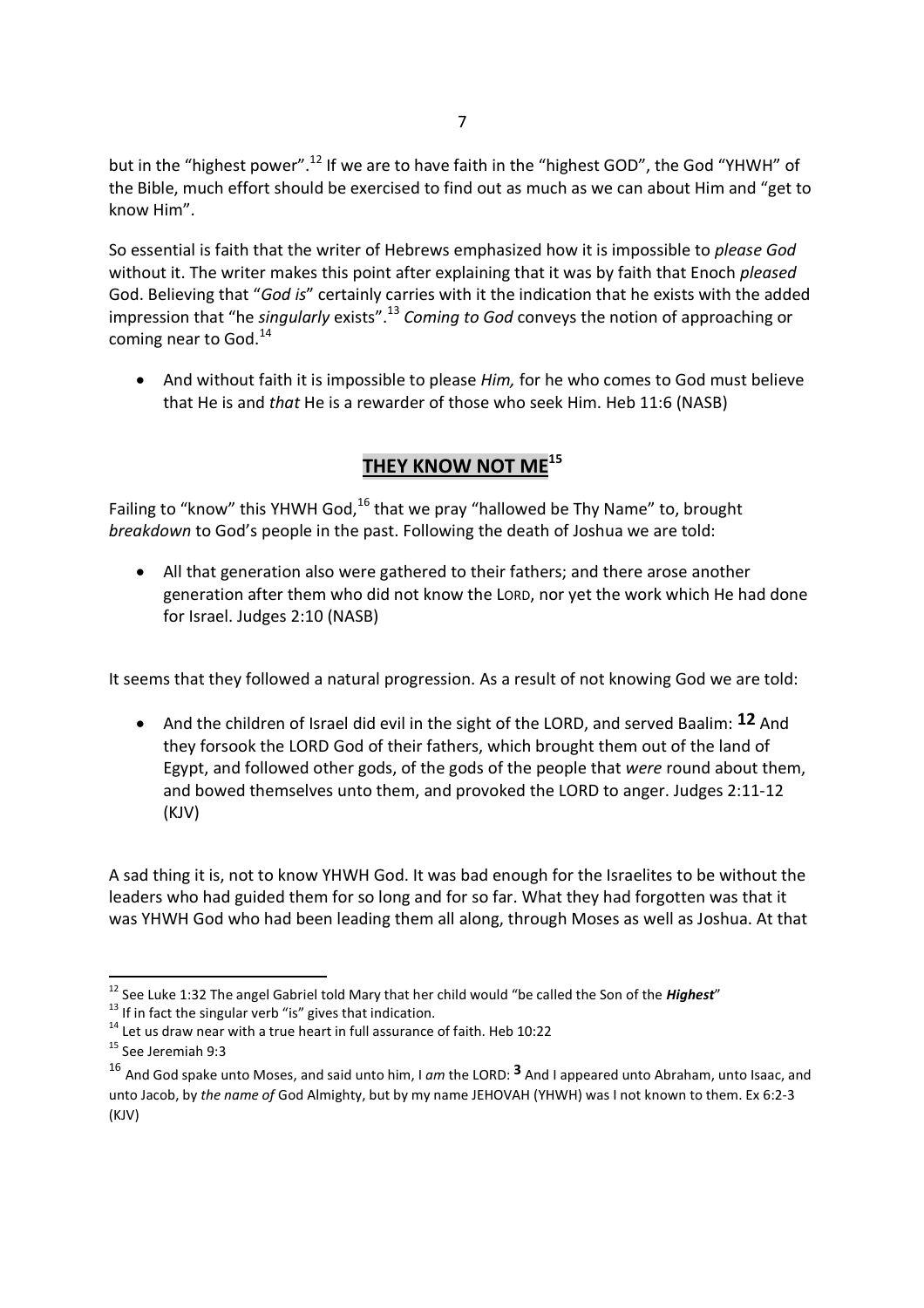point in their journey of faith they were left with the guiding hand of YHWH God. That lack of security lead them to seek the gods of their neighbors, which God had strictly forbidden.<sup>17</sup>

" Hear, O Israel! The LORD is our God, the LORD is one!

<sup>5</sup> "And you shall love the LORD your God with all your heart and with all your soul and with all your might.

 $6$  "And these words, which I am commanding you today, shall be on your heart;

 $^7$  and you shall teach them diligently to your sons and shall talk of them when you sit in your house and when you walk by the way and when you lie down and when you rise up.

<sup>8</sup>" And you shall bind them as a sign on your hand and they shall be as frontals on your forehead.

<sup>9</sup> " And you shall write them on the doorposts of your house and on your gates.

 $10$  "Then it shall come about when the LORD your God brings you into the land which He swore to your fathers, Abraham, Isaac and Jacob, to give you, great and splendid cities which you did not build,

 $11$  and houses full of all good things which you did not fill, and hewn cisterns which you did not dig, vineyards and olive trees which you did not plant, and you shall eat and be satisfied,

 $12$  then watch yourself, lest you forget the LORD who brought you from the land of Egypt, out of the house of slavery.

<sup>13</sup> " You shall fear *only* the LORD your God; and you shall worship Him, and swear by His name.

 $14$  " You shall not follow other gods, any of the gods of the peoples who surround you,  $15$  for the LORD your God in the midst of you is a jealous God; otherwise the anger of the LORD your God will be kindled against you, and He will wipe you off the face of the earth. Deuteronomy 6:4-15 (NASB77)

A careful analysis of Moses' words (YHWH's WORDS):

- a. YHWH is our God and He is One. If a person has a God, that God should be the highest one. John the Baptist recognized that Jesus was greater than himself and Jesus recognized that his Father was his God and that he was the highest, the greatest.<sup>18</sup>
- b. Can you say, "I love God with all my heart"? Had the Israelites who settled into the land of promise learned to love God with all their hearts? Doesn't seem so, does it?
- c. What didn't happen in their lives was:
	- o 1.The Words of YHWH did not make it into their hearts, or if it did it did not stay.
	- o 2.Their parents did not instill YHWH's WORDS in their hearts
	- o 3.They either had *never* known YHWH or only learned "about" Him

<sup>17</sup> Exodus 20:3 and Deut. 5:7

<sup>18</sup> See John 14:28, Luke 3:16, John 20:17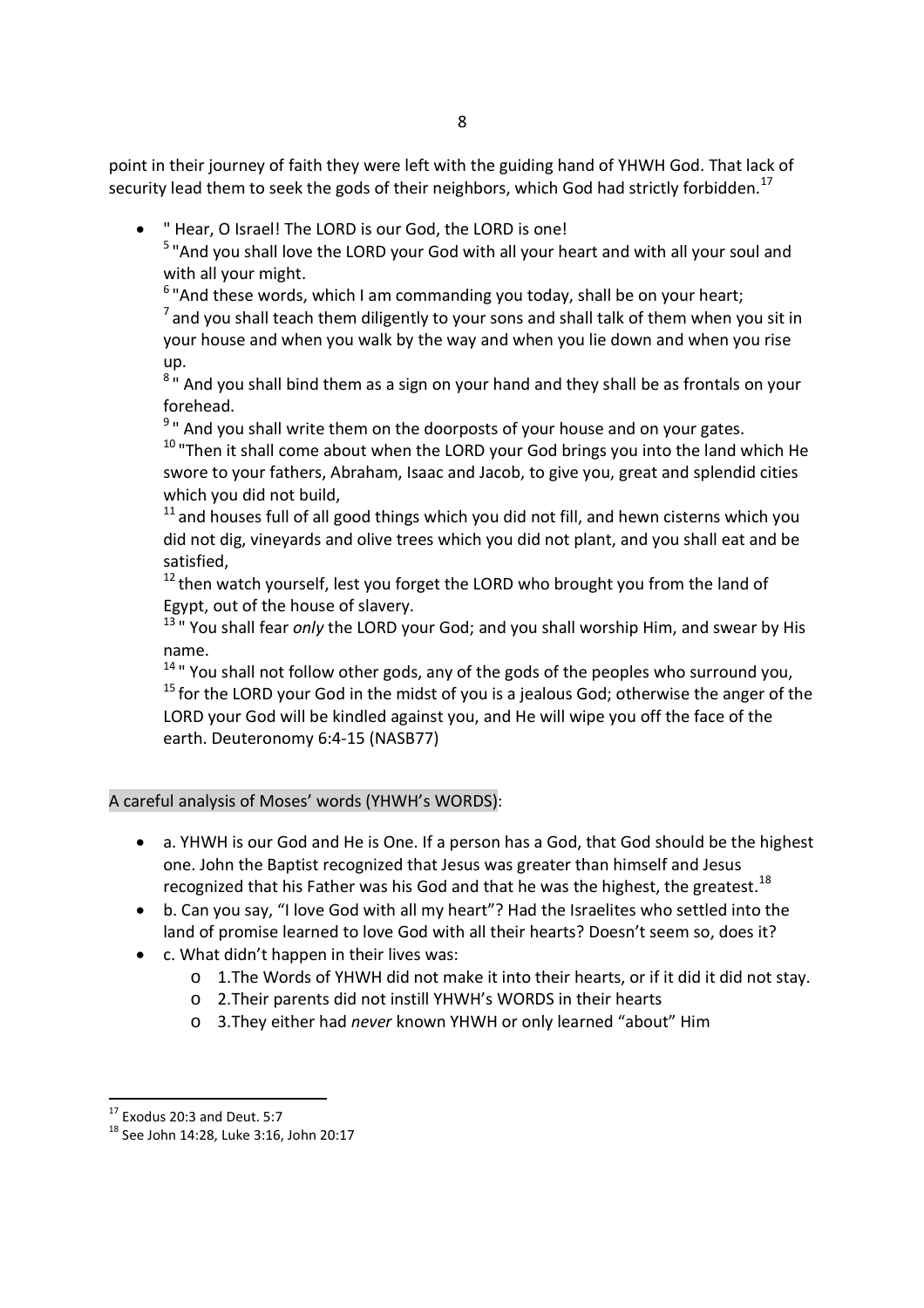Without this foundation in their lives they were able to stumble along under the proper leadership of Moses and Joshua. However, when the time came for their personal stand in faith they failed and turned to their neighbors' gods. They left the "one YHWH God" and accepted other gods. Moses' words came true:

 $\bullet$  $10$  "Then it shall come about when the LORD your God brings you into the land which He swore to your fathers, Abraham, Isaac and Jacob, to give you, great and splendid cities which you did not build,

 $11$  and houses full of all good things which you did not fill, and hewn cisterns which you did not dig, vineyards and olive trees which you did not plant, and you shall eat and be satisfied,

<sup>12</sup> then watch yourself, lest you forget the LORD who brought you from the land of Egypt, out of the house of slavery.

<sup>13</sup> " You shall fear *only* the LORD your God; and you shall worship Him, and swear by His name.

Was what happened to the Israelites peculiar to them or does it also have any application to our day and time? What can I take away from this *history*?

• For whatever was written in earlier times was written for our instruction, that through perseverance and the encouragement of the Scriptures we might have hope.  $5$  Now may the God who gives perseverance and encouragement grant you to be of the same mind with one another according to Christ Jesus; <sup>6</sup> that with one accord you may with one voice glorify the God and Father of our Lord Jesus Christ. Romans 15:4-6 (NASB77)

God wanted the nation of Israel to, *in one accord*, glorify the one LORD. He also wants us with one accord to glorify the God and Father (*who is the one LORD YHWH*) of our Lord Jesus Christ. See? Here is the problem:

In a Psalm where David commissioned Asaph and his relatives to give thanks to this one LORD, YHWH, he reminded the people<sup>19</sup> of how their one God had delivered them as they had traveled through the nations in a wonderful way. One point David wanted the people to be sure to remember in their praise from their heart was:

For great is the LORD, and greatly to be praised; He also is to be feared above all gods.  $^{26}$ For all the gods of the peoples are idols, But the LORD made the heavens. 1 Chronicles 16:25-26 (NASB77)

Any god that is not the "highest" is only an idol which was strictly forbidden and not to be tolerated according to the words of Moses:

<sup>&</sup>lt;sup>19</sup> See 1 Chronicles 16:7-36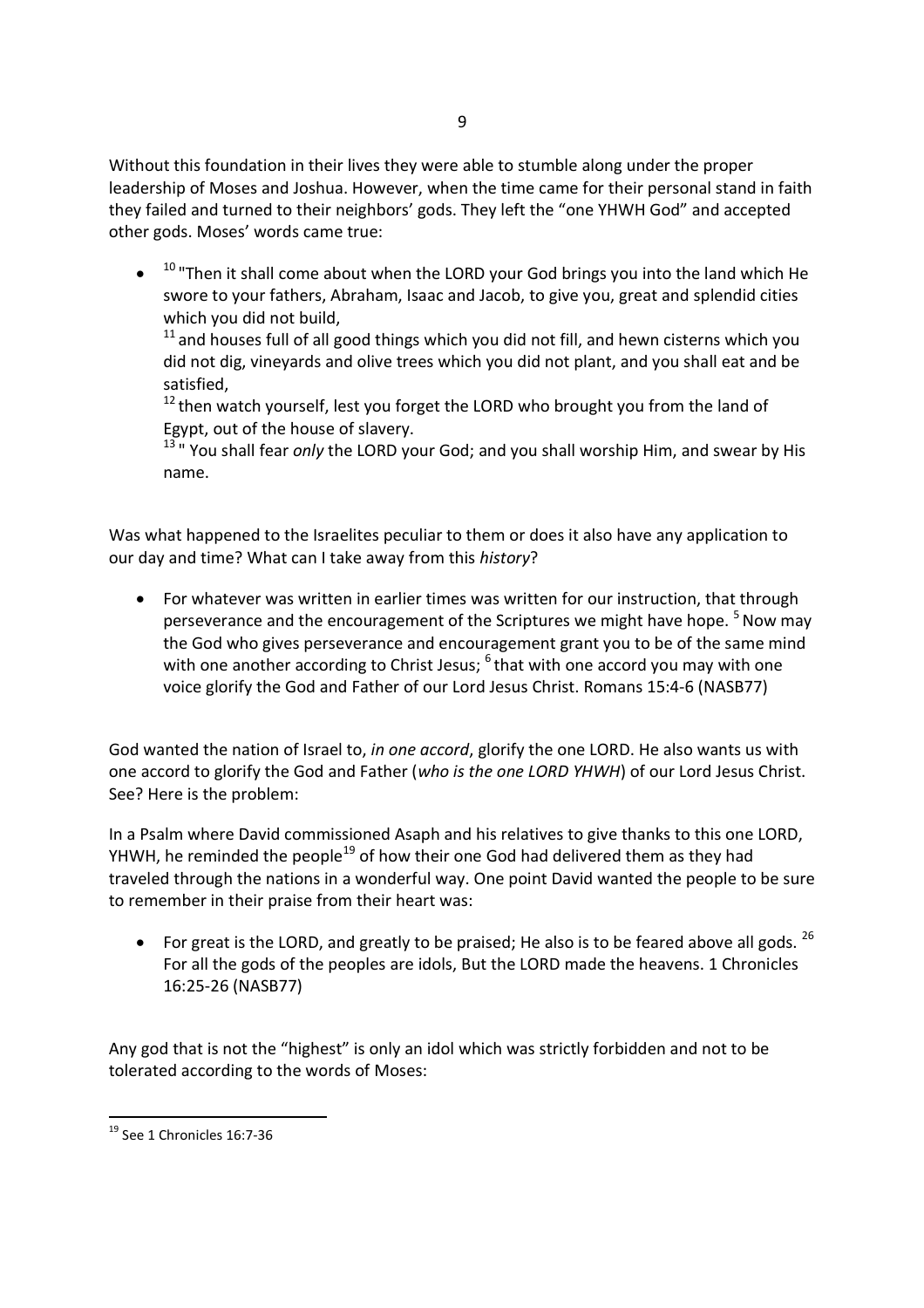• "You shall not follow other gods, any of the gods of the peoples who surround you,  $^{15}$  for the LORD your God in the midst of you is a jealous God; otherwise the anger of the LORD your God will be kindled against you, and He will wipe you off the face of the earth. Deuteronomy 6:14-15 (NASB77)

The idea behind "talking about them (these commands, words, testimonies) wherever you are, sitting at home or walking in the street; talk about them from the time you get up in the morning to when you fall into bed at night, tying them on your hands and foreheads as a reminder; inscribing them on the doorposts of your homes and on your city gates. The idea was to get these words inside of you and inside of your children.<sup>20</sup>

 "When your son asks you in time to come, saying, 'What *do* the testimonies and the statutes and the judgments *mean* which the LORD our God commanded you?' Deuteronomy 6:20 (NASB77)

Get your kids to begin asking what the things they hear you talk about mean. Let the life you live and the things you say cause someone else to be inquisitive about your God, your YHWH. Make sure they understand that your YHWH is one, He is the greatest, He is the highest, He is the creator and Him alone.

### **THE SHEMA IN THE NEW TESTAMENT**

What is the first commandment? The entire story behind the question and the answer begs our attention. Here we can get inside the driving force of our Lord and Master.

 And one of the scribes came and heard them arguing, and recognizing that He had answered them well, asked Him, "What commandment is the foremost of all?" <sup>29</sup> Jesus answered, "The foremost is, 'HEAR, O ISRAEL! THE LORD OUR GOD IS ONE LORD; <sup>30</sup> AND YOU SHALL LOVE THE LORD YOUR GOD WITH ALL YOUR HEART, AND WITH ALL YOUR SOUL, AND WITH ALL YOUR MIND, AND WITH ALL YOUR STRENGTH.<sup>' 31</sup> "The second is this, ' YOU SHALL LOVE YOUR NEIGHBOR AS YOURSELF.' There is no other commandment greater than these." <sup>32</sup> And the scribe said to Him, "Right, Teacher, You have truly stated that HE IS ONE; AND THERE IS NO ONE ELSE BESIDES HIM; <sup>33</sup> AND TO LOVE HIM WITH ALL THE HEART AND WITH ALL THE UNDERSTANDING AND WITH ALL THE STRENGTH, AND TO LOVE ONE'S NEIGHBOR AS HIMSELF, is much more than all burnt offerings and sacrifices." <sup>34</sup> And when Jesus saw that he had answered intelligently, He said to him, "You are not far from the kingdom of God." And after that, no one would venture to ask Him any more questions. Mark 12:28-34 (NASB77)

<sup>&</sup>lt;sup>20</sup> Deuteronomy 6:7-9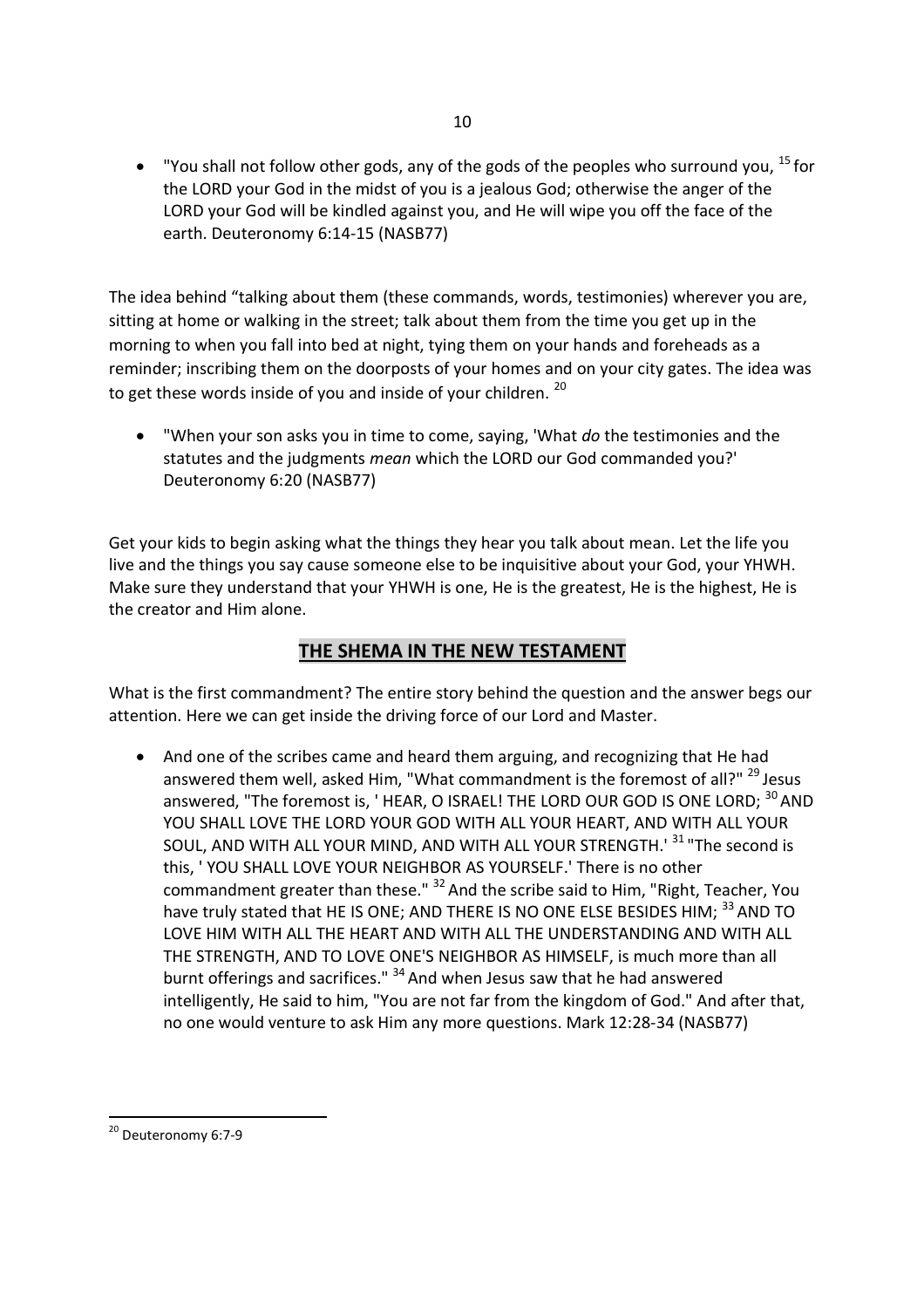It will help us to get inside the thinking Jesus presented to the Scribe and as well as the thinking the Scribe gained from Jesus' teaching. If God is "one" He deserves to be #1, the greatest, the highest. Isaiah called Him "the high and lofty one that inhabits eternity, whose Name is holy".<sup>21</sup> The Scribe picked up on that thought right away. "Right, Teacher, You have truly stated that HE IS ONE; AND THERE IS NO ONE ELSE BESIDES HIM; AND TO LOVE HIM WITH ALL THE HEART AND WITH ALL THE UNDERSTANDING AND WITH ALL THE STRENGTH." If we, like the scribe, want to get close to the Kingdom of God; this needs to be a part of our understanding. John saw this correlation between our love for God and our love for our neighbor and wrote:

 $\bullet$  We love, because He first loved us.  $^{20}$  If someone says, "I love God," and hates his brother, he is a liar; for the one who does not love his brother whom he has seen, cannot love God whom he has not seen. 1 John 4:19-20 (NASB77)

 $21$  Isaiah 57:15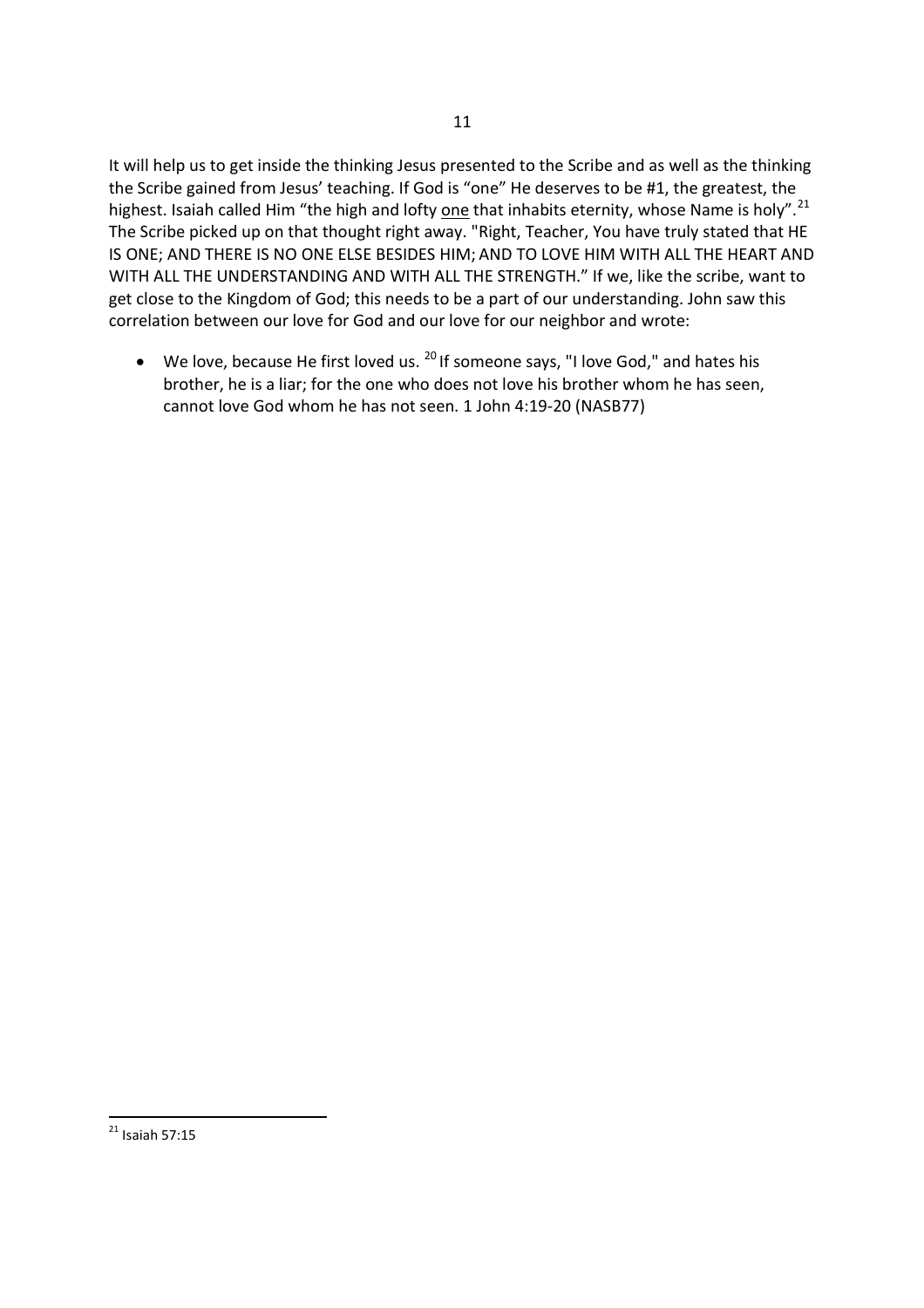# **GOD'S ONLY BEGOTTEN SON**

Paul's initial ministry to the people of Corinth placed enormous emphasis on Jesus Christ and on his cruel crucifixion and death. He sought at the outset to give particular prominence to what so many of the people had only heard about but wanted more information than the snippets that had been exposed to. In beginning of Paul's ministry in Corinth, he expressed to be at a loss for those *persuasive words* that flowed so freely in his former ministries in Philippi, Thessalonica and Beroea where he had left several small groups of converts.<sup>22</sup> There was, however, a demonstration of the Spirit and of power among them which assured him and the people of Corinth of the working of God's power in their midst. His expression "fear and trembling" offers a glimpse into the personal side of this man of faith.

**1 Corinthians 2:2-5 (NASB77)** <sup>2</sup> For I determined to know nothing among you except Jesus Christ, and Him crucified. <sup>3</sup> And I was with you in weakness and in fear and in much trembling.

<sup>4</sup> And my message and my preaching were not in persuasive words of wisdom, but in demonstration of the Spirit and of power,

 $5$  that your faith should not rest on the wisdom of men, but on the power of God.

Considering the initial response to the Corinthians mentioned here it seems helpful to forward over to the 15<sup>th</sup> chapter where we would get an even more complete picture of the beginnings at Corinth. Given the fact that Paul had seen the resurrected Christ; he was uniquely qualified to bring to the Corinthians the "gospel", embodied in the person of the risen Savior who he had seen: who was crucified for the sins of humanity, raised from death to life, and seen by the apostles, of which Paul himself felt only as the least.

**1 Corinthians 15:1-8 (NASB)** <sup>1</sup> Now I make known to you, brethren, the gospel which I preached to you, which also you received, in which also you stand,  $2$  by which also you are saved, if you hold fast the word which I preached to you, unless you believed in vain.  $3$  For I delivered to you as of first importance what I also received, that Christ died for our sins according to the Scriptures, <sup>4</sup> and that He was buried, and that He was raised on the third day according to the Scriptures, <sup>5</sup> and that He appeared to Cephas, then to the twelve. <sup>6</sup> After that He appeared to more than five hundred brethren at one time, most of whom remain until now, but some have fallen asleep;  $^7$  then He appeared to James, then to all the apostles; <sup>8</sup> and last of all, as to one untimely born, He appeared to me also.

Jesus in a sense was the embodiment of the gospel. See "good tidings" (Luke 1:19, 2:10, 3:18, 4:18) as well as many other reference where Jesus spoke on his favorite subject, "*The gospel*

<sup>&</sup>lt;sup>22</sup> "Polite amusements greeted his witness in Corinth and was perhaps more difficult to take than violence: violence at least showed that some impact, was being made." FF Bruce in PAUL Apostle of the Heart Set Free. (page 248)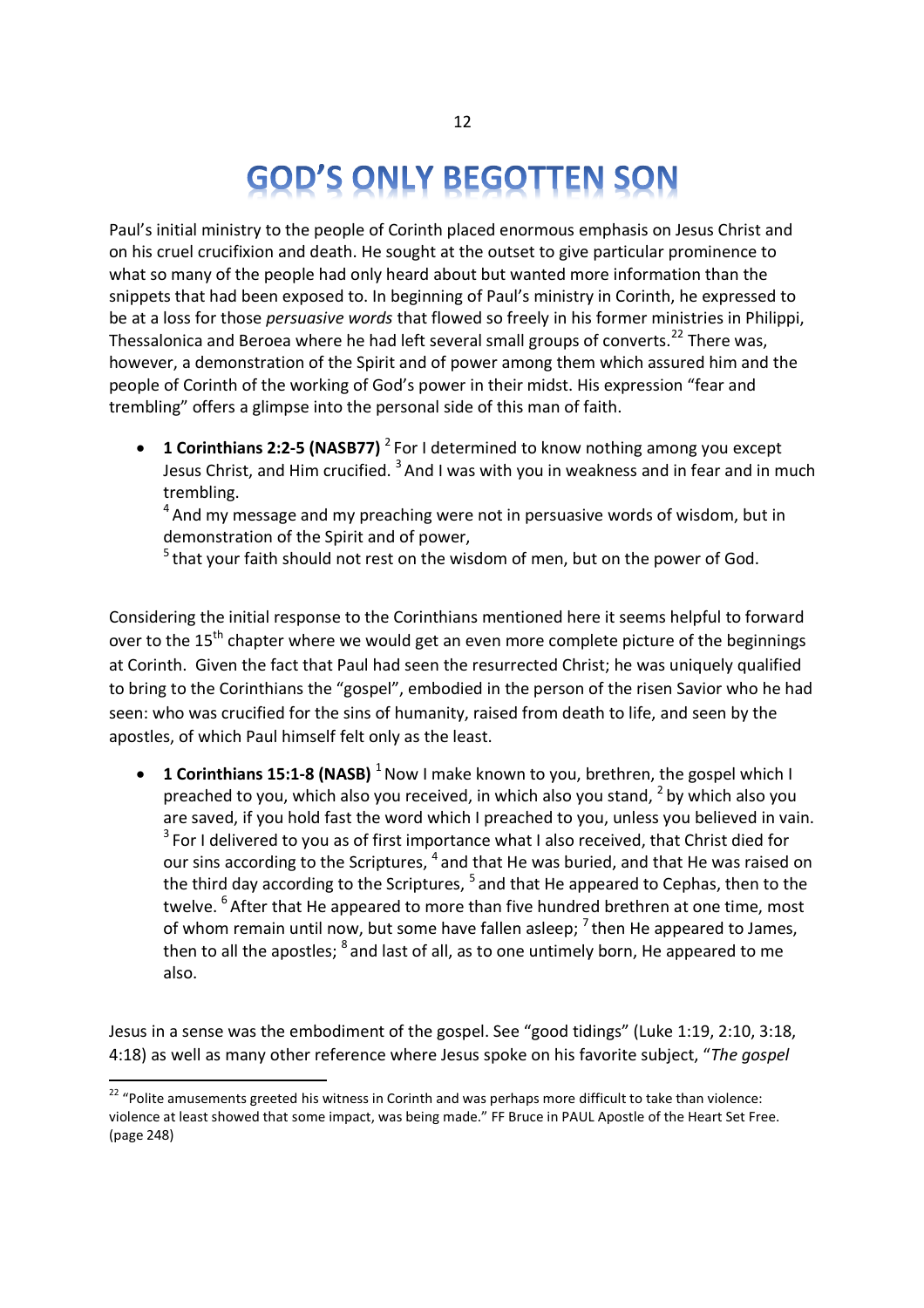*(glad tidings) of the kingdom*". Pilate commissioned a placard of some sort to be put on the cross where Jesus was crucified, written in Latin, Hebrew and Greek which said, "JESUS OF NAZERETH THE KING OF THE JEWS". The chief priests wanted it only to say, "*HE SAID* I AM KING OF THE JEWS", John 19:19-22, but Pilate ordered it to left as he had said. Little did Pilate (the one who asked Jesus "What is truth"?) know the truth of what he said at the time. Even though the Chief Priests said, "We have no King but Caesar". (Ver. 15) This is what Jesus in a parable said they would say; "We do not want this man to reign over us" (Lk. 19:14) it was still ordained and revealed before his conception that he would "reign over the house of Jacob forever and of his kingdom there would be no end". Lk. 1:33 This Jesus that Paul included as a primary part of the gospel of the kingdom was the very one who should announce the good news, "*The Kingdom of heaven is at hand*."

Even though some of us might be eager to testify that we "have allowed this man to reign over them", we must not be like the Jews who crucified Jesus, thinking they were allowing YHWH God to reign over them, without allowing Jesus to be *their* Lord and Master. In Jesus' ministry he often chided those who spent time in the temple, made long public prayers, paid tithes down to leaves of mint, and made wide phylacteries<sup>23</sup>, thinking themselves to be better than the tax collector, "who went down to his house justified"<sup>24</sup> after the two of them worshipped in the temple. Jesus warned that our righteousness must "surpass" theirs<sup>25</sup> if we expect to enter the kingdom.

Luke 6:46-49 (NASB)<sup>46</sup> "Why do you call Me, 'Lord, Lord,' and do not do what I say?<sup>47</sup> "Everyone who comes to Me and hears My words and acts on them, I will show you whom he is like: <sup>48</sup> he is like a man building a house, who dug deep and laid a foundation on the rock; and when a flood occurred, the torrent burst against that house and could not shake it, because it had been well built. <sup>49</sup> "But the one who has heard and has not acted *accordingly,* is like a man who built a house on the ground without any foundation; and the torrent burst against it and immediately it collapsed, and the ruin of that house was great."

# **ANOTHER JESUS? <sup>26</sup>**

Jesus beckons to those who are burdened and are heavy laden to "*come to Him*" <sup>27</sup> and He will give rest. How often I have recognized that need and availed myself of the opportunity. Hearing His words and needing to act in a positive manner to their implications has at times provided me no small amount of difficulty.

• Matthew 7:15-23 (NASB)<sup>15</sup> "Beware of the false prophets, who come to you in sheep's clothing, but inwardly are ravenous wolves.  $^{16}$  "You will know them by their fruits.

 $^{23}$  See Exodus 13:16 and Mat. 23:5

<sup>&</sup>lt;sup>24</sup> See Luke 18:9-14

<sup>25</sup> See Mat. 5:20

<sup>&</sup>lt;sup>26</sup> See 2Corin. 11:2-4 also comments later.

<sup>27</sup> See Mat. 11:28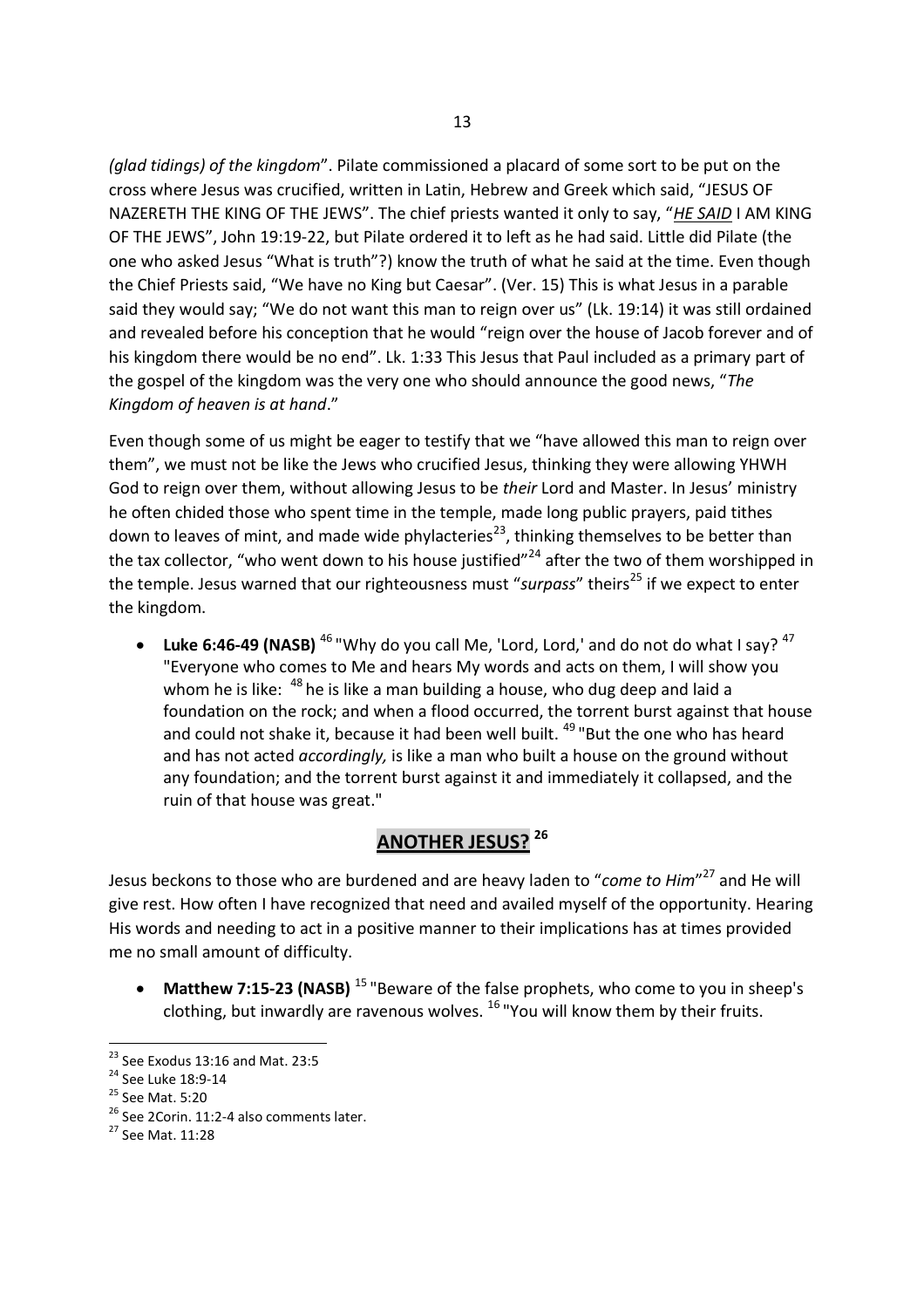Grapes are not gathered from thorn *bushes* nor figs from thistles, are they? <sup>17</sup> "So every good tree bears good fruit, but the bad tree bears bad fruit.  $^{18}$  "A good tree cannot produce bad fruit, nor can a bad tree produce good fruit. <sup>19</sup> "Every tree that does not bear good fruit is cut down and thrown into the fire. <sup>20</sup> "So then, you will know them by their fruits. <sup>21</sup> "Not everyone who says to Me, 'Lord, Lord,' will enter the kingdom of heaven, but he who does the will of My Father who is in heaven *will enter.* <sup>22</sup> "Many will say to Me on that day, 'Lord, Lord, did we not prophesy in Your name, and in Your name cast out demons, and in Your name perform many miracles?' <sup>23</sup> "And then I will declare to them, 'I never knew you; DEPART FROM ME, YOU WHO PRACTICE LAWLESSNESS .'

There are things in this parable that trouble me. In the context of being on-guard against what Jesus called "false prophets", Jesus offers another warning. This warning involves something that will keep us from entering into the kingdom of God where Jesus will reign as king. The troubling part is that he warned us against those who seem to be fellow laborers. They know how to "call on the Lord"<sup>28</sup> just as I do. They can prophesy in Jesus' name and can even perform miracles it is claimed. This warning Jesus applied to the end-time signs as well, $^{29}$ 

"Take heed that no one misleads *you*", which should give *us* pause to reflect on its meaning. Being Jesus' words<sup>30</sup> I must not dare push them aside. We can be misled by someone who knows the magic, "Lord, Lord" words: who knows how to come in Jesus name, how to prophesy in Jesus' name, and even how to perform apparent miracles. Somehow, according to Jesus, I am to be suspicious enough and ask enough questions to make some determinations as to the quality of the fruit they produce.

Would it be safe to conclude that someone who does not confess the very first commandment just could possibly be practicing some type of lawlessness<sup>31</sup> by not abiding by the very first command? While I can only leave up to God *their* salvation, I cannot leave to *chance* mine. If Jesus has given warning, it would seem very important for me to take that warning seriously.

### **DENYING THE FATHER AND THE SON**

<sup>31</sup> See Deut. 6:4-5, Mark 12:29-30

 $28$  See Romans 10:13 and Acts 2:21

<sup>29</sup> See Mat. 24:4-5

<sup>&</sup>lt;sup>30</sup> See Luke 9:26 Care must be taken not to be ashamed to Jesus and his words. Do you remember Paul's message to the Thessalonians in 4:13-16, "But we do not want you to be uninformed, brethren, about those who are asleep, so that you will not grieve as do the rest who have no hope. For if we believe that Jesus died and rose again, even so God will bring with Him those who have fallen asleep in Jesus. *For this we say to you by the word of the Lord*, that we who are alive and remain until the coming of the Lord, will not precede those who have fallen asleep. For the Lord Himself will descend from heaven with a shout, with the voice of *the* archangel and with the trumpet of God, and the dead in Christ will rise first." This is the word of the Lord. It is the hope of those who mourn the loss of their loved ones.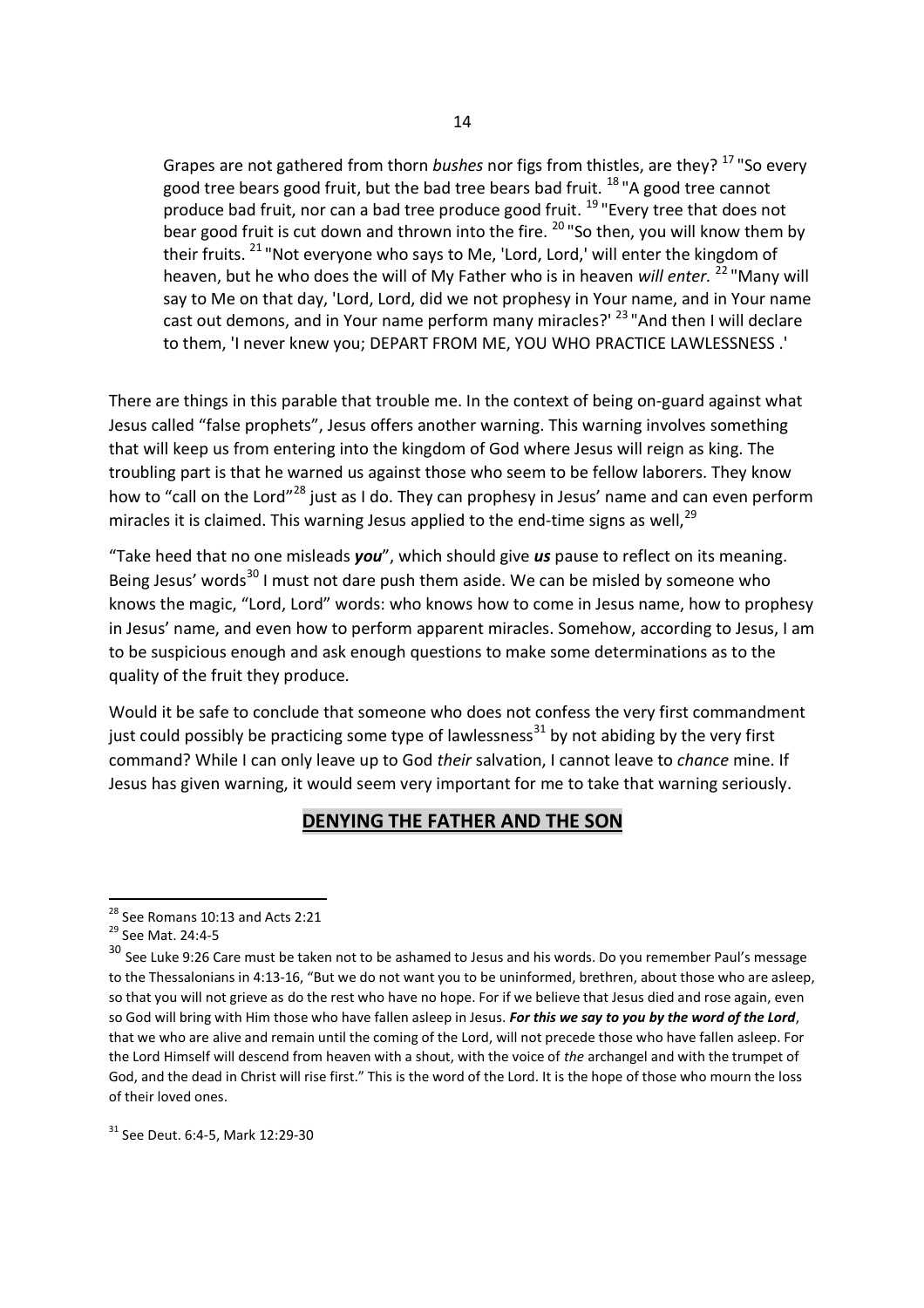It seems ironic to me that John the very one who said, "In the beginning was the word"<sup>32</sup>, said:

**1 John 2:21-24 (NASB)** <sup>21</sup> I have not written to you because you do not know the truth. but because you do know it, and because no lie is of the truth.  $^{22}$  Who is the liar but the one who denies that Jesus is the Christ? This is the antichrist, the one who denies the Father and the Son. <sup>23</sup> Whoever denies the Son does not have the Father; the one who confesses the Son has the Father also.  $^{24}$  As for you, let that abide in you which you heard from the beginning. If what you heard from the beginning abides in you, you also will abide in the Son and in the Father.

What I am trying to say is, "John, who supplied what is thought to be the primary tenant for the teaching of the doctrine of the pre-existence of Christ, gives these dire warnings regarding the presence of antichrist already appearing in his day." John appeared to take a very narrow view of "*knowing the truth*". It seems to be much narrower that what even most of us in the Church of God would allow. We would manage to give more space for "*interpretation of truth*" than did John. We pastors have "*agreed to disagree*" on that principle more than once. I can only represent my conservative view that there are "*essentials*" that need to be "*understood-and stood for*" which would necessarily take the form of the truth John speaks of so forcefully in verses 21-22. Paul appeared to join that same frame of reference.<sup>33</sup>

Back to John's reference to what he would later refer to as "that *spirit* of antichrist, whereof ye have heard that it should come; and even now already is it in the world."<sup>34</sup> This, it seems to me, John linked to the "*denial of the Father and the Son*" <sup>35</sup>. Is that not what is done by asserting that Jesus is as old as his Father? Is that not denying God as Father of Jesus?<sup>36</sup> If Jesus is coequal and co-eternal with his Father, how could he be "the *Son* of God"? If God the Father is as old as Jesus the Son, how could he be "the *Father* of our Lord Jesus Christ?" It does appear that John preferred not to be complicit to such gross misrepresentation of the "*truth*". This would, as he said in chapter 4, lead to the denial of the humanity of Jesus<sup>34</sup>.

**2 Corinthians 11:1-4 (NASB)** <sup>2</sup> For I am jealous for you with a godly jealousy; for I betrothed you to one husband, so that to Christ I might present you *as* a pure virgin. <sup>3</sup> But I am afraid that, as the serpent deceived Eve by his craftiness, your minds will be led astray from the simplicity and purity *of devotion* to Christ. <sup>4</sup> For if one comes and preaches another Jesus whom we have not preached, or you receive a different spirit

 $32$  John 1:1

<sup>&</sup>lt;sup>33</sup>2 Thessalonians 2:12 (KJV)<sup>12</sup> That they all might be damned who believed not the truth, but had pleasure in unrighteousness.

<sup>34</sup> 1John 4:3 Considering the prominence of a doctrine in Christianity which denies the *humanity* of Jesus, *that he is a real human being*, his Sonship, as well as the Fatherhood of God; it does not seem unreasonable for John to give such a warning. To overlook such counsel does not appear to be a prudent thing to do.

<sup>35</sup> 1John 2:22-24

<sup>36</sup> Rom. 15:6, 2 Corin. 1:3, Ephesians 1:3, Col. 1:3, 1Peter 1:3 Note also in all these references, God is *the God* of *Jesus Christ* as well as *his Father*.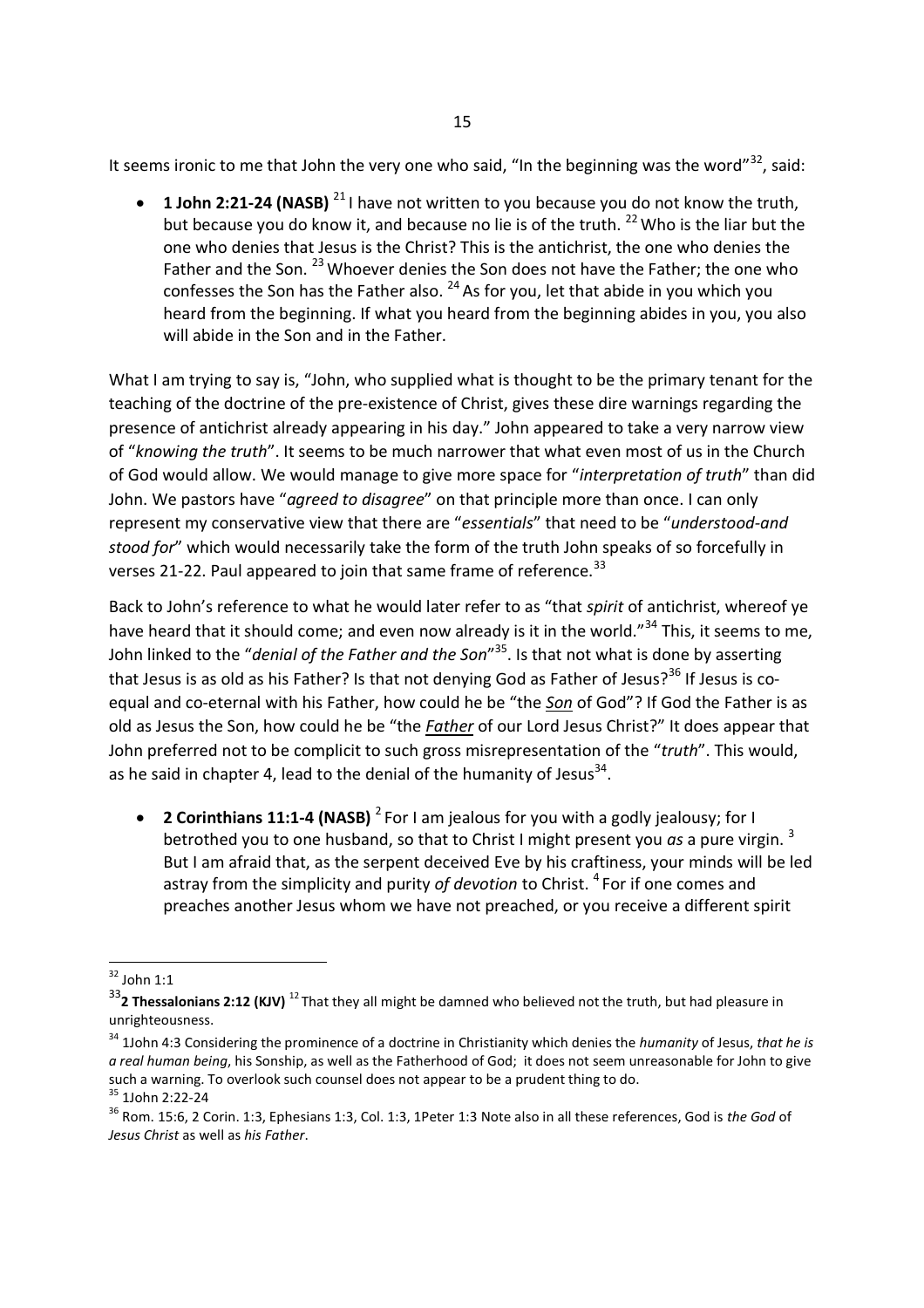which you have not received, or a different gospel which you have not accepted, you bear *this* beautifully.

Paul, in his first letter to the Corinthians, had warned the Corinthians of wandering away from the Shema, "Hear O Israel, the LORD our God, the LORD is one"  $37$  as he observed the many gods around them. "Yet for us there is but one God, the Father." Carefully note the point made; that the *one God is the Father*. (*Not the Son, but the Father*) The Corinthians needed reminding in the first letter that there is "*one God and one only*", even though there appeared to be "*many gods*" to their friends and neighbors. In his second letter they, the Corinthians, needed to be warned against tolerating what he termed "*another Jesus*". Paul was concerned that the "one husband" he had a part in betrothing the Corinthians to, was none other than the one who "died for our sins according to the scriptures; was buried and was raised on the third day according to the scriptures."<sup>38</sup> I get the notion from what Paul wrote here that he didn't appreciated the way the Corinthian people were "*toleratin*g" these "*super-apostles*" <sup>39</sup> who had managed to craftily deceive, and in *serpent* fashion, present to them "another Jesus" which he had not presented to them. While it is not clear what the jesus presented to the Corinthians by these super-apostles resembled; it is worthy to note that a jesus who is God could not be killed,<sup>40</sup> buried, or resurrected, much less being so prophesied by the scriptures. Paul confessed that even though their oratory training seemed to outshine his own; his knowledge, no doubt of the scriptures, was superior.<sup>41</sup> He refused to *back off* or to *back up* even a step.<sup>42</sup>

• Ephesians 4:5-6 (NASB)<sup>5</sup> one Lord, one faith, one baptism,  $^6$  one God and Father of all who is over all and through all and in all.

While there is one Lord, there is one LORD.<sup>43</sup> The Lord who was born in Bethlehem of Judaea is the one they slew and hanged on a tree.<sup>44</sup> This Christ the Lord is the same one that they took down from the cross and laid in the tomb of Joseph of Arimathea.<sup>45</sup> This Jesus who was laid in the tomb was the one that died so he is the one that God, his Father, raised from the dead and set him at His own right hand.<sup>46</sup> The Jesus who is alive today is the one who was dead and was

<sup>37</sup> See Deut. 6:4

<sup>38</sup> See 1Corin. 15:1-4

<sup>&</sup>lt;sup>39</sup> See the MSG paraphrase/translation

<sup>&</sup>lt;sup>40</sup> If God could have been killed then the "GOD IS DEAD" people are correct.

<sup>41</sup> See 2Corin. 11:5-6

<sup>42</sup> Please note how Paul faced those who he called "false brethren". **Galatians 2:5 (NASB)** But we did not yield in subjection to them for even an hour, so that the truth of the gospel would remain with you.

<sup>&</sup>lt;sup>43</sup> Psalm 110:1 (NASB) The LORD says to my Lord: "Sit at My right hand Until I make Your enemies a footstool for Your feet."

<sup>44</sup> See Luke 2:11, Acts 5:30 and 10:39

<sup>45</sup> See Matthew 27:57-60

<sup>46</sup> See Luke 24:39, Ephesians 1:20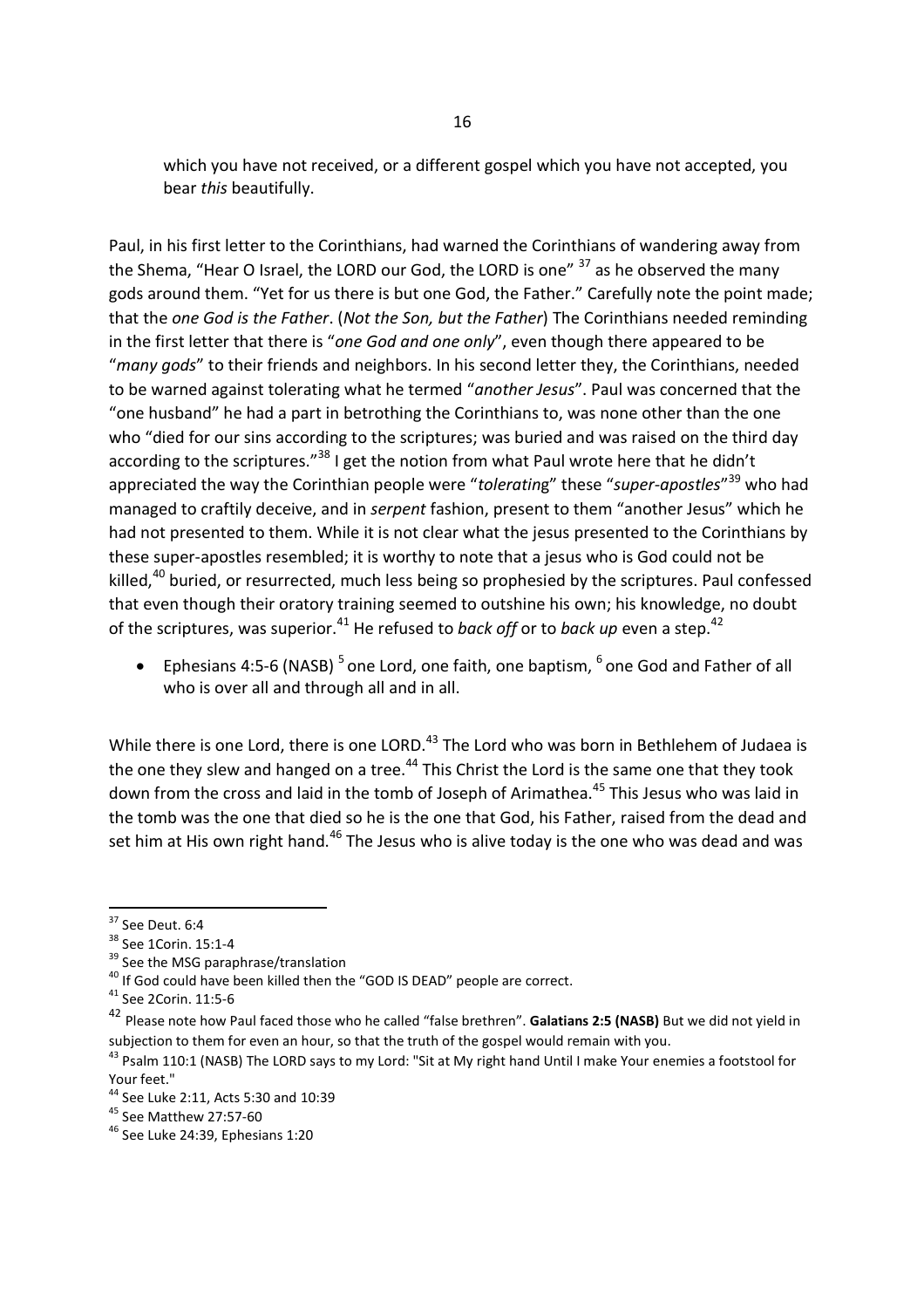dead.<sup>47</sup> The Jesus who ascended into heaven and sat down at the right hand of God his Father is the very one who will come to earth in like manner as he went away.<sup>48</sup> The Jesus who was born of the virgin Mary is the same Jesus who will reign over the house of Jacob forever and the same Jesus whose kingdom will be without end.<sup>49</sup>

 $47$  See Rev. 1:18

 $48$  See Acts 1:11

 $49$  See Luke 1:33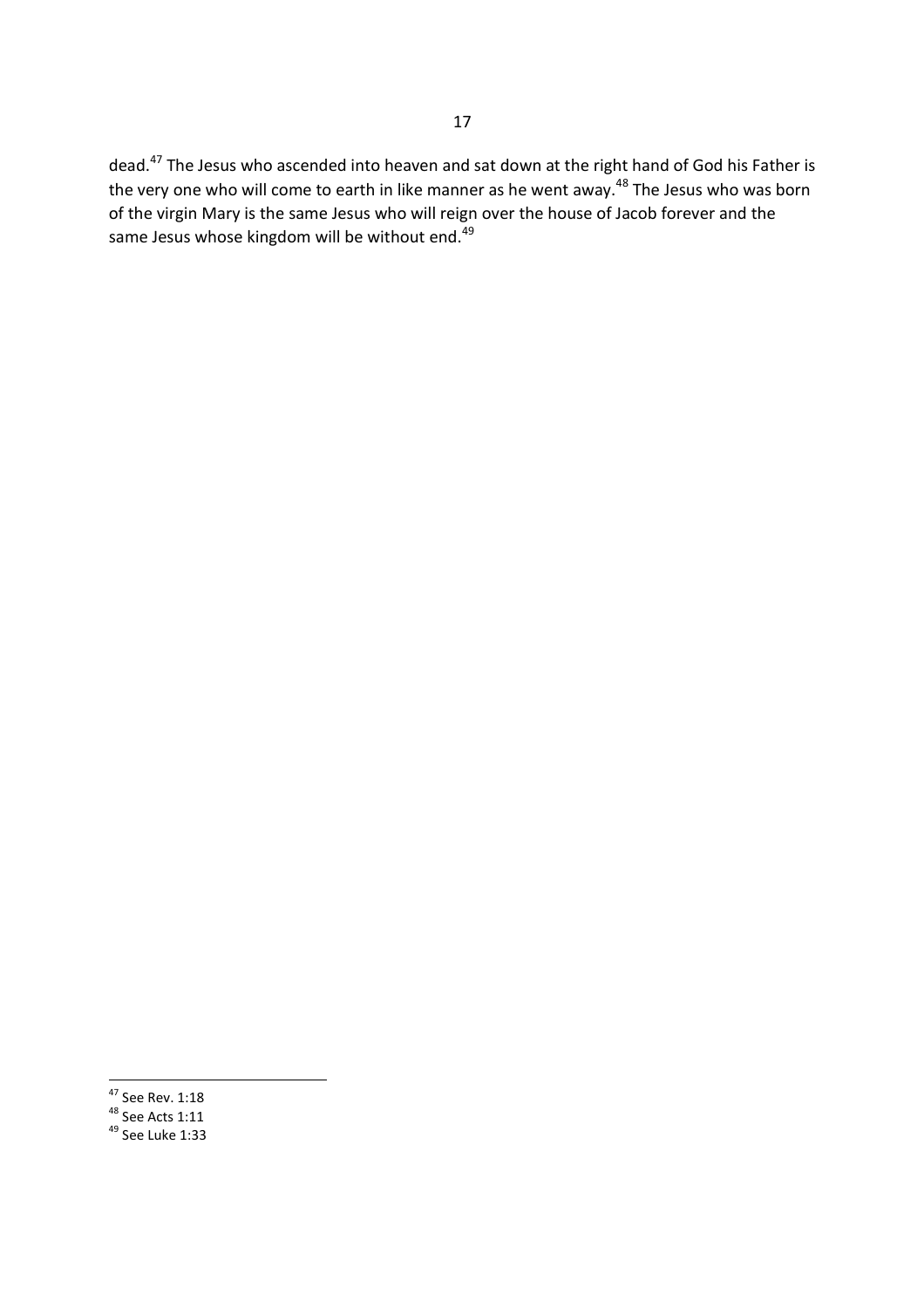# **GOD'S REWARDS**

John 1:1-14 ABV "In the beginning there was God's grand design, the declaration of His intention and Purpose, and that declaration was with God, related to Him as His project, and it was fully expressive of God Himself. This was with God in the beginning. Everything came into existence through it, and without it nothing of what came into being existed. In it there was life and that life was the light of men. And the light shines in the darkness and the darkness did not overwhelm it. There came on the scene of history a man sent from God. His name was John. This man came as a witness so that he might bear witness to the Light and that everyone might believe through him. He was not the Light himself, but he witnessed concerning the Light. This was the genuine Light which enlightens every man coming into the world. He was in the world and the world came into existence through him, and the world did not recognize him, the Light. He came to his own land and his own people did not accept him. As many, however, as did accept him, to these he gave the right to become children of God — namely the ones believing in his Gospel revelation. These were born not from blood, nor from the desire of the flesh nor from the desire of a male, but from God. And the word came into existence, a human being and tabernacled among us, and we beheld his glory, the glory as of a uniquely begotten Son from a Father, full of grace and truth."

Omnipotence is difficult/impossible for us mere mortals to understand. As yet, as a species, we don't seem to have the desire to accept the statement that "*it is he that hath made us and not we ourselves*".<sup>50</sup> Science wants us to accept the premise that *we did it all* through the process of *evolution*. So even suggesting the idea that God is *all knowing* is unacceptable to so many in this day. However, that is just what the Bible teaches. It was He that made us.

Acts 15:18 (KJV)  $^{18}$  Known unto God are all his works from the beginning of the world. Christians will accept that God created Adam and Eve who later decided they knew more about things than He did, so they went against His instructions<sup>51</sup> and ate of the tree of the knowledge of good and evil<sup>52</sup>, which He had strictly forbidden.<sup>53</sup>

Many will further accept the notion that, following man's "*sin*", God scurried about to put together a package of remedy, which included sending one of the "*godhead*" to the earth to redeem *humanity lost*. As a part of that package, this part of the godhead, would be incarnated into the world and would die for humanity's sins. I covered much of that false perception in a former paper at this Seminar,  $54$  and on my website "godhasaplan.net".

<sup>50</sup> Psalms 100:3

<sup>51</sup> Gen. 2:17

<sup>52</sup> Gen. 3:6-7

<sup>53</sup> Gen. 2:16-17

<sup>54</sup> Christian Workers Seminar 2014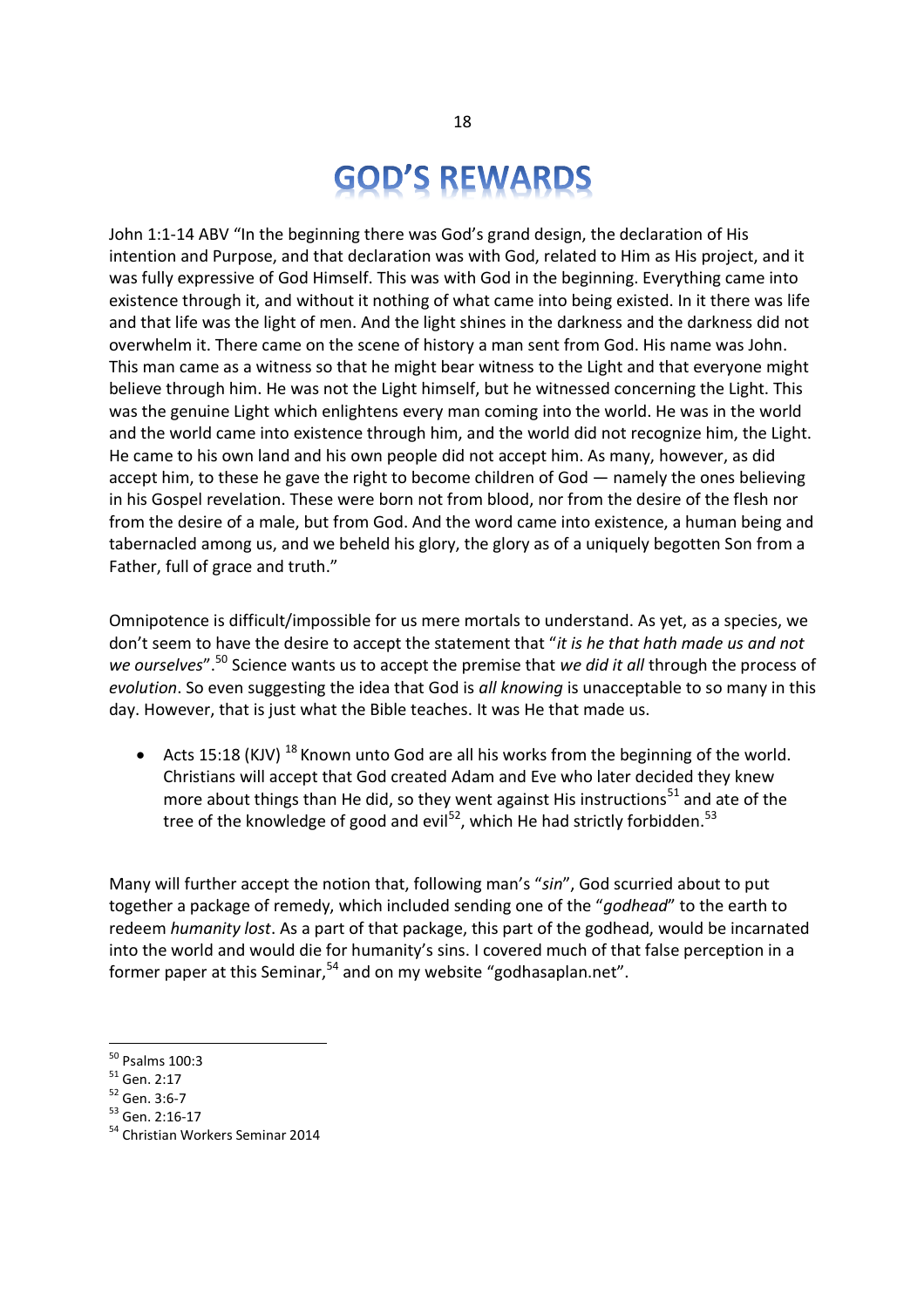Not only did God "*know*" from the beginning what would transpire in the forever future, He had a *plan* already in place. When the Bible refers to Jesus as "*the beginning of the creation of God*:"<sup>55</sup> I believe, that is to say that Jesus was the primary part of the plan to begin with. John the Baptist was aware of that truth when he said:

John 1:29-30 (NKJV)<sup>29</sup> The next day John saw Jesus coming toward him, and said, "Behold! The Lamb of God who takes away the sin of the world!  $30$  This is He of whom I said, 'After me comes a Man who is preferred before me, for *He was before me*.'

Jesus did not exist in person long before John any more than he existed long before Abraham<sup>56</sup> other than in the definitive purpose of God.<sup>57</sup> The deeper we get into God's purpose the more we begin to understand why *we* are here as well as why Jesus is here. The more we learn to pray "not my will but thine be done"<sup>58</sup> is the more we align ourselves with God's plan which He purposed in His Son, our Savior. It sometimes seems problematic for us to "*get on the same page*" with God. It's as if we are at "*cross-purposes*" (*an English term which I like*). Surely, we should say, "If God is omnipotent and omnipresent, He should know what is *best* for us and what furthers His plan". God's plan gives "*long range planning*" an altogether more-powerful aura.

It is plain from the ABV at the beginning of this presentation that John and Peter were on the same page regarding God's word (*logos*). They were both referencing "*God's grand design*". Peter helps us to take a look at this *logos*:

 For when they maintain this, it escapes their notice that by the word (*logos*) of God the heavens existed long ago and the earth was formed out of water and by water, 6 through which the world at that time was destroyed, being flooded with water.7 But by His word the present heavens and earth are being reserved for fire, kept for the day of judgment and destruction of ungodly men. 2 Peter 3:5-7 (NASB)

This is important to this last lesson in this series because it brings to the front, the hope that I share with "others of like precious faith"<sup>59</sup> placing that hope squarely in the center of God's plan from the beginning. Take away that hope and the whole of my expectation is shattered.

<sup>&</sup>lt;sup>55</sup> Revelation 3:14 Jesus was the beginning of the old creation and the new creation so far as God's plan was concerned. Not that He created Him physically first but that He created Him in His plan first and foremost. <sup>56</sup> John 8:58

<sup>57</sup> *And to bring to light what is the administration of the mystery which for ages has been hidden in God who created all things;10 so that the manifold wisdom of God might now be made known through the church to the rulers and the authorities in the heavenly places.11 This was in accordance with the eternal purpose which He carried out in Christ Jesus our Lord,* Ephesians 3:9-11 (NASB)

<sup>58</sup> Luke 22:42

<sup>59</sup> 2 Peter 1:1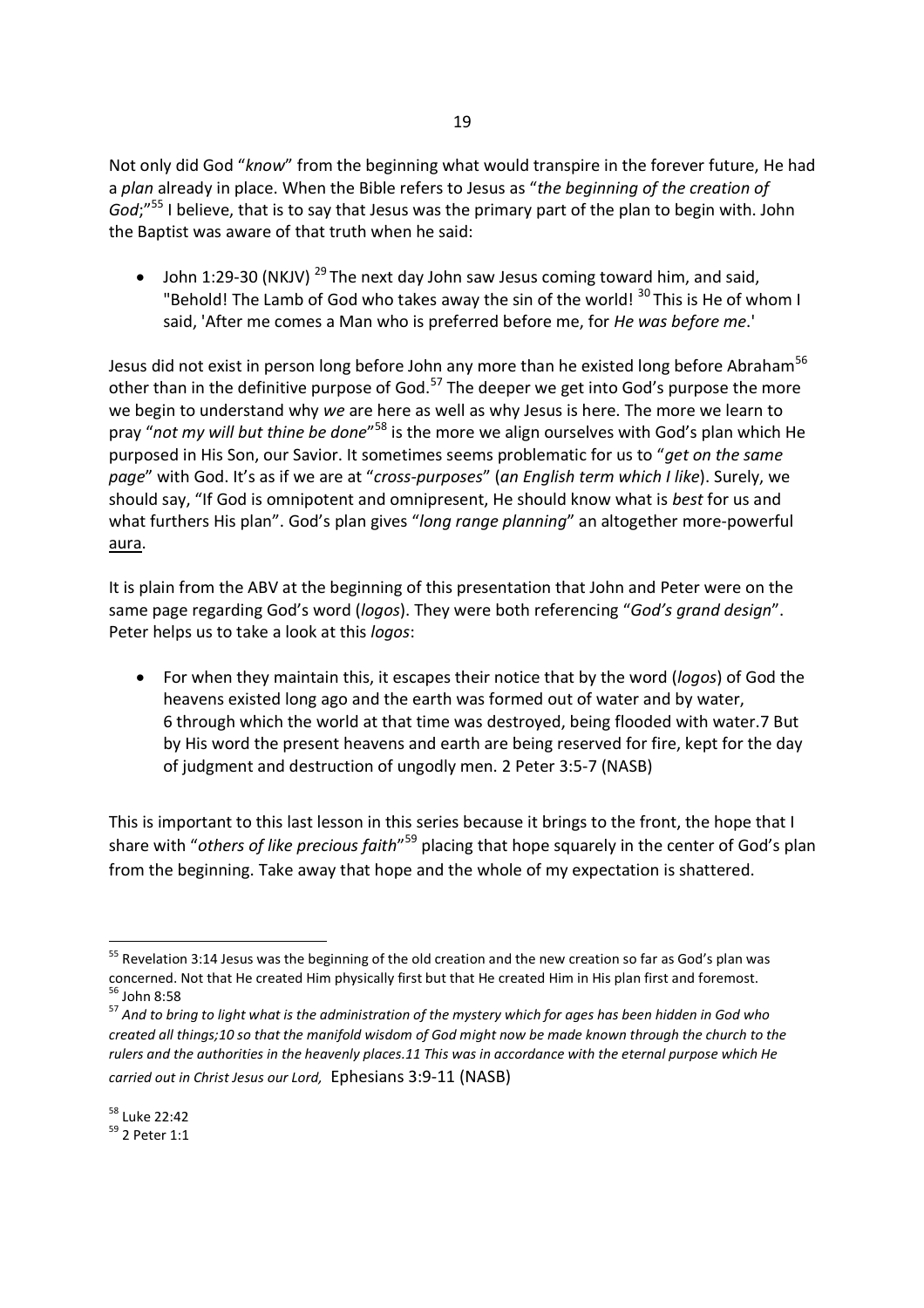Inasmuch as faith is involved in things not seen as yet but do exist in the plan of God for the future, it is no small wonder that the writer of Hebrews asserted that the one coming to God "*must believe that He is and that He is a rewarder of them that diligently seek Him*".<sup>60</sup> Abraham was fully assured that "*what God had promised he was able also to perform*."<sup>61</sup> It seems to me that the *degree* and the *substance* (*if I might use the word substance in this instance*) of our faith, regarding the *reward* God has promised is *weighty* with Him. God promised Abraham that he would give him certain land<sup>62</sup> (*and I do not think He used that word land without due consideration of the other land promises in the Bible*), in other words, God was referring to the same *land,* David referred to in Psalm:

**• Psalm 37:29 (NKJV)** <sup>29</sup> The righteous shall inherit the land, And dwell in it forever.

And the same earth Jesus reiterated in the beatitudes which David mentioned in verse eleven:<sup>63</sup>

**• Psalm 37:11 (KJV)** <sup>11</sup> But the meek shall inherit the earth; and shall delight themselves in the abundance of peace.

### **GOD KNEW-GOD PURPOSED-GOD ORDAINED**

When we bring up what God *knew, purposed and ordained* from the beginning, it is interesting to note the following:

• Hebrews 2:6-8 (NASB) <sup>6</sup> But one has testified somewhere, saying, "WHAT IS MAN, THAT YOU REMEMBER HIM? OR THE SON OF MAN, THAT YOU ARE CONCERNED ABOUT HIM?  $^7$  "YOU HAVE MADE HIM FOR A LITTLE WHILE LOWER THAN THE ANGELS; YOU HAVE CROWNED HIM WITH GLORY AND HONOR, AND HAVE APPOINTED HIM OVER THE WORKS OF YOUR HANDS; <sup>8</sup> YOU HAVE PUT ALL THINGS IN SUBJECTION UNDER HIS FEET." For in subjecting all things to him, He left nothing that is not subject to him. But now we do not yet see all things subjected to him.

Most of us only want to go back to Psalm chapter eight in our comprehension of this text in Hebrews (*where the writer is drawing attention to the preeminence of Jesus over the angles in God's plan and purpose*) but actually we would need to go back to the beginning, to appreciate the full value of what was said both in Psalm 8 as well as Hebrews 2.

Genesis 1:28 (KJV)<sup>28</sup> And God blessed them, and God said unto them, Be fruitful, and multiply, and replenish the earth, and subdue it: and *have dominion* over the fish of the sea, and over the fowl of the air, and over every living thing that moveth upon the earth.

 $60$  Hebrews 11:6

 $<sup>61</sup>$  Romans 4:21</sup>

<sup>62</sup> Genesis 13:14-17

 $63$  Matt. 5:5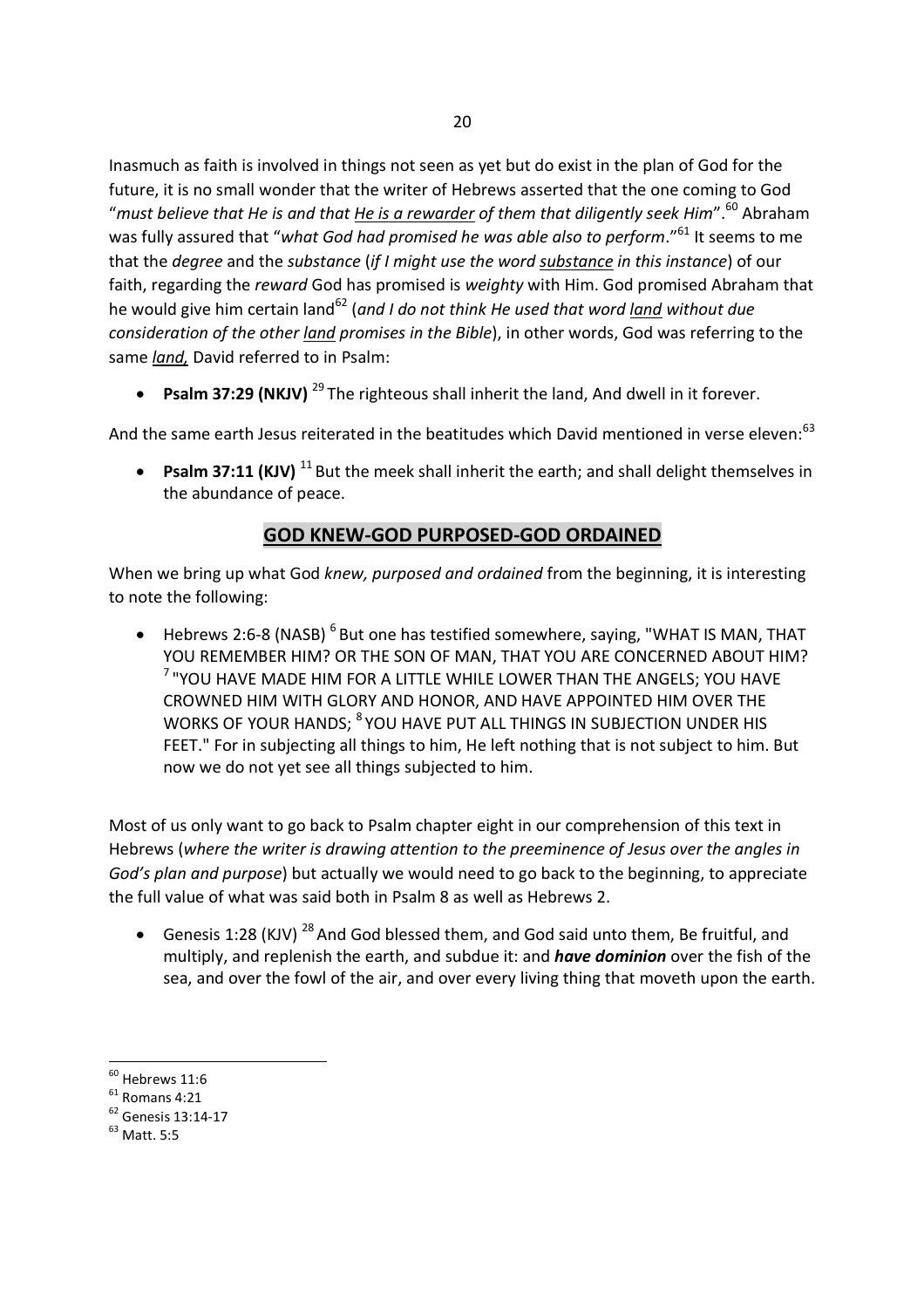A careful analysis here will show that God intended in the beginning that *His Son*, (a human being), will someday have the *dominion* God has purposed. Look at this scripture from the Psalm:

• Psalm 72:7-8 (KJV)<sup>7</sup> In his days shall the righteous flourish; and abundance of peace so long as the moon endureth. <sup>8</sup>He shall have *dominion* also from sea to sea, and from the river unto the ends of the earth.

This Messianic prophecy is often overlooked in our search to understand the references in Genesis, Psalm and Hebrews. Zechariah chimes in:

• Zechariah 9:9-11 (NASB)<sup>9</sup> Rejoice greatly, O daughter of Zion! Shout *in triumph,* O daughter of Jerusalem! Behold, your king is coming to you; He is just and endowed with salvation, Humble, and mounted on a donkey, Even on a colt, the foal of a donkey.  $^{10}$  I will cut off the chariot from Ephraim And the horse from Jerusalem; And the bow of war will be cut off. And He will speak peace to the nations; and *His dominion* will be from sea to sea, And from the River to the ends of the earth.  $^{11}$  As for you also, because of the blood of *My* covenant with you, I have set your prisoners free from the waterless pit.

All this is given to us to help us better comprehend the fullness of what was meant in Acts chapter 3, where Peter spoke of the *times of restitution*. The restitution of the full dominion, purposed and planned for God's creation:

• Acts 3:21 (KJV)<sup>21</sup> Whom the heaven must receive until the *times of restitution of all things*, which God hath spoken by the mouth of all his holy prophets since the world began.

[Our God was Adam's God. Our God was David's God. God gave birth to the earth. It all emerged from his mind through his word; *i.e.* "*and God said*." Moses tried to put it in human terms. *From everlasting to everlasting God is God*. 64

God said to Adam, "*Dust thou are and unto dust shalt thou return*." Genesis 3:19. Our lives stretch only to include our generation, but God has been man's dwelling place in *all* generations. To help us understand it Moses said "*a thousand years in God's sight are like only yesterday when it passes by*."<sup>65</sup> He CAN and he DOES have a plan.

God awakens our understanding through Isaiah the prophet. He can *declare the end from the beginning* because He thus so *ordains*. This includes the things he has determined and the

<sup>64</sup> Psalm 90:1-2

<sup>65</sup> Psalm 90:4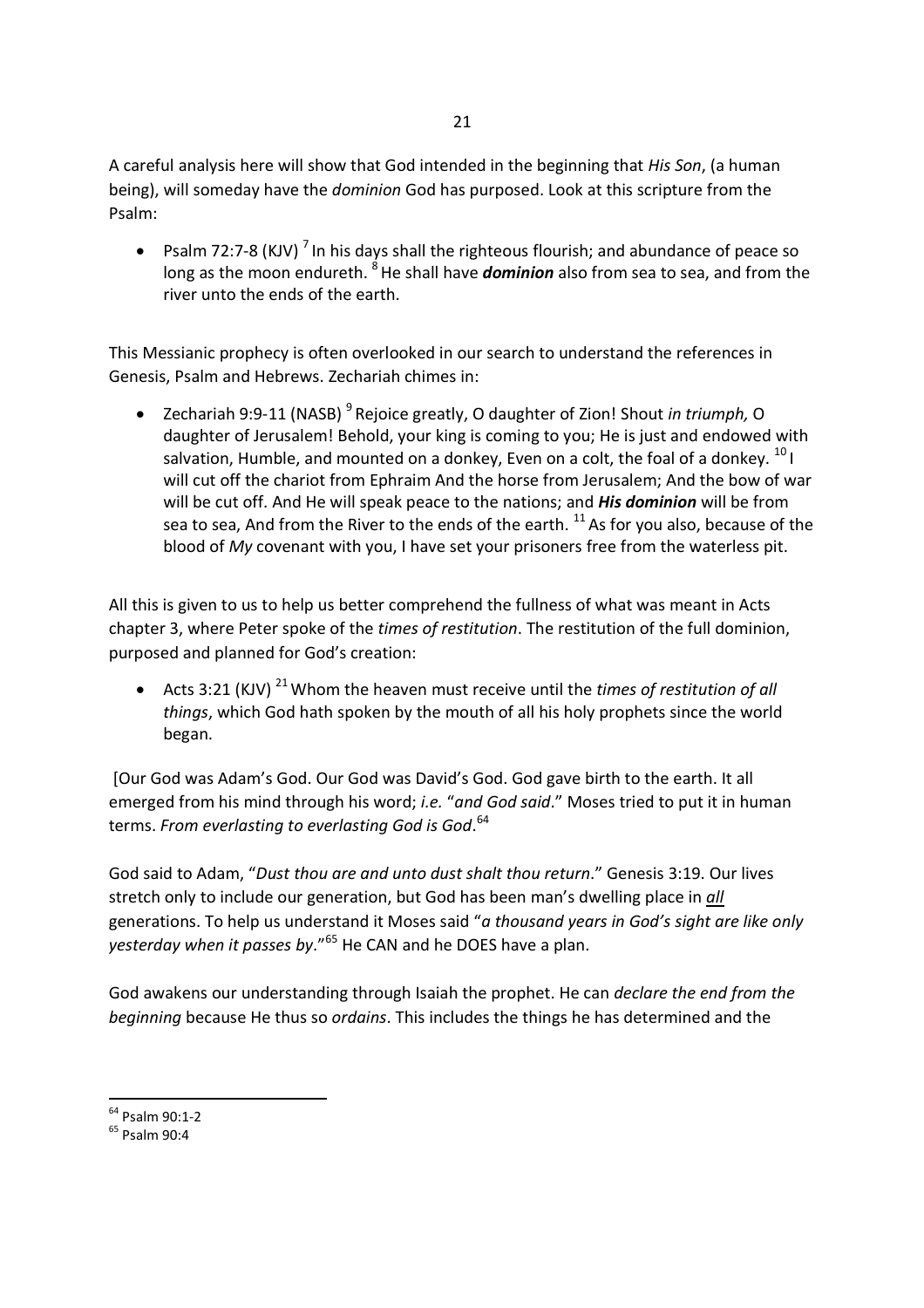things he just knows because, after all, He is God and He is omniscient.<sup>66</sup>

"Remember the former things long past, For I am God, and there is no other; I am God, and there is no one like Me,10 Declaring the end from the beginning, And from ancient times things which have not been done, Saying, 'My purpose will be established, And I will accomplish all My good pleasure'." Isaiah 46:9-10 (NASB)] $^{67}$ 

[God allows us to understand how he thinks through what he has revealed to us in the Bible. He wants us to know at least a small fragment of his design. The Bible gives us a glimpse of his sketches for the future. $]^{66}$ 

## **MOSES THE PROPHET/DAVID THE PROPHET**

When we think of "the prophets of God" we often limit that company to the Major and Minor Prophets in the Old Testament and to perhaps John in revelation. We must not forget the prophecies of Paul, Peter, James and John. Especially note how John was settled as a prophet:

• Revelation 1:1-2 (NASB)  $^{1}$  The Revelation of Jesus Christ, which God gave Him to show to His bond-servants, the things which must soon take place; and He sent and communicated *it* by His angel to His bond-servant John, <sup>2</sup> who testified to the word of God and to the testimony of Jesus Christ, *even* to all that he saw.

Remember where all prophecy begins. God gave the Revelation to Jesus, who gave the Disclosure to His angel, who then communicated the same to John to show to his bondservants. Notice the verification of the same, given by Amos the prophet:

• Amos 3:7-8 (NASB)<sup>7</sup> Surely the Lord GOD does nothing Unless He reveals His secret counsel To His servants the prophets. <sup>8</sup> A lion has roared! Who will not fear? The Lord GOD has spoken! Who can but prophesy?

His secret counsel reveals to humanity:

- 1. The mystery of His will
- 2. His kind intention
- 3. His purpose
- 4. The counsel of His will
- 5. Through the message of truth, the gospel of our salvation.
- **•** Ephesians 1:9-13 (NASB)<sup>9</sup> He made known to us the mystery of His will, according to His kind intention which He purposed in Him  $^{10}$  with a view to an administration suitable to the fullness of the times, *that is,* the summing up of all things in Christ, things in the

<sup>&</sup>lt;sup>66</sup> Acts 2:23

<sup>67</sup> Godhasaplan.net…GOD'S PLAN…God Has A Plan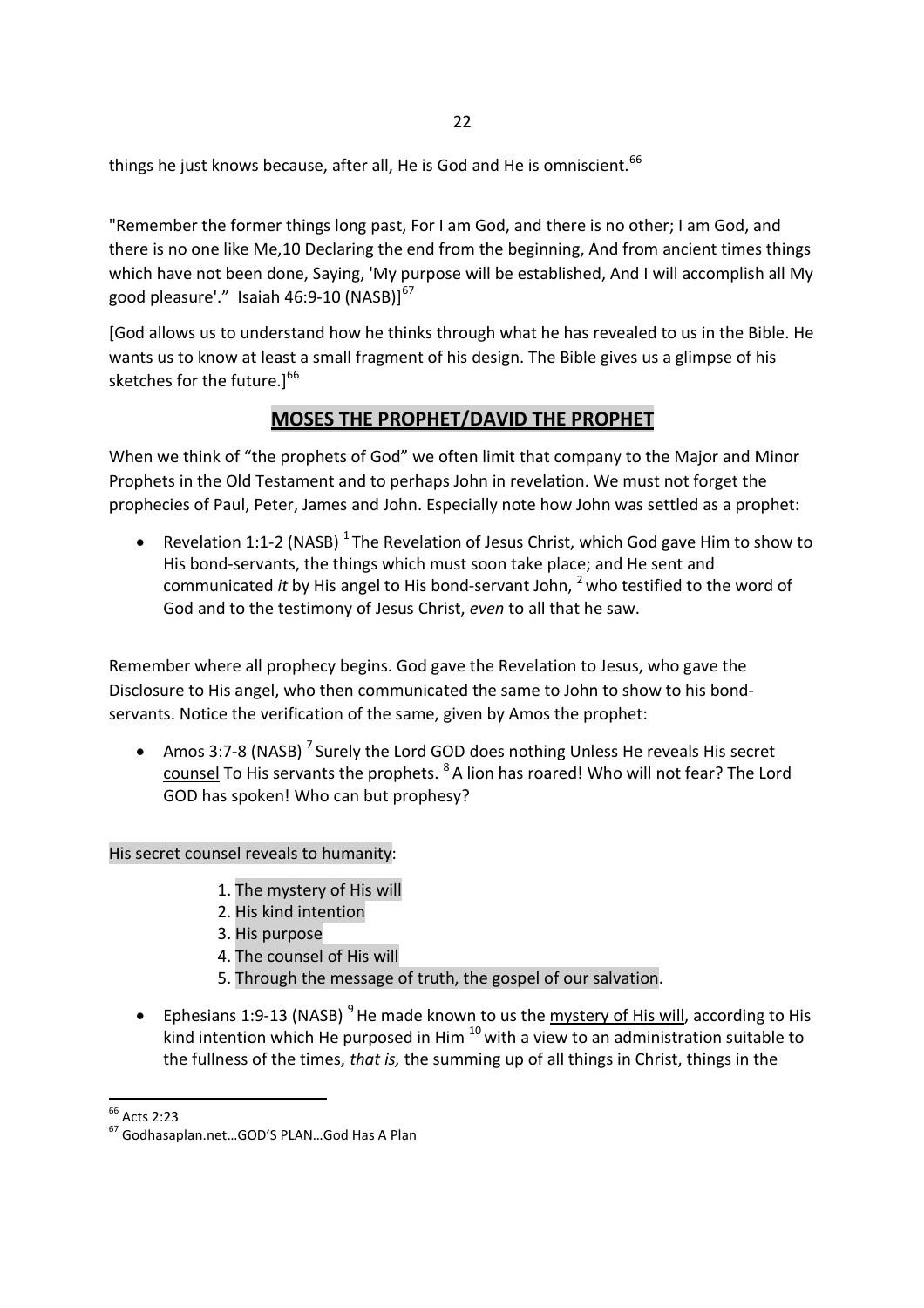heavens and things on the earth. In Him  $^{11}$  also we have obtained an inheritance, having been predestined according to His purpose who works all things after the counsel of His will,  $^{12}$  to the end that we who were the first to hope in Christ would be to the praise of  $\overline{H}$  His glory. <sup>13</sup> In Him, you also, after listening to the message of truth, the gospel of your salvation—having also believed, you were sealed in Him with the Holy Spirit of promise,

Peter made the unmistakable assertion that David was a prophet of God. It is very difficult to read Psalm and not come to that conclusion.<sup>68</sup> Not only was David *a man after God's own heart*<sup>69</sup> and *the sweet Psalmist of Israel*; <sup>70</sup> he was also *a prophet of God*. His many prophecies relating to the coming Messiah as well as the inheritance of the saints all are a constant reminder of how God wants to reveal the counsel of His will to His people.

Moses is often overlooked as being a prophet of God. Do you remember his own words?

Deuteronomy 18:15-19 (NASB)<sup>15</sup> "The LORD your God will raise up for you a prophet like me from among you, from your countrymen, you shall listen to him.  $^{16}$  "This is according to all that you asked of the LORD your God in Horeb on the day of the assembly, saying, 'Let me not hear again the voice of the LORD my God, let me not see this great fire anymore, or I will die.<sup>'17</sup> "The LORD said to me, 'They have spoken well.<sup>18</sup> 'I will raise up a prophet from among their countrymen like you, and I will put My words in his mouth, and he shall speak to them all that I command him.  $^{19}$  'It shall come about that whoever will not listen to My words which he shall speak in My name, I Myself will require *it* of him.

Moses's words in Genesis 1:26-28 can be seen through David in Psalm 8 and also by the writer to the Hebrews in chapter 2:6-10 to have Messianic ramifications. It is quite possible that Moses had an even deeper meaning that we had thought.

 **Genesis 1:26-28 (NASB)** <sup>26</sup> Then God said, "Let Us make man in Our image, according to Our likeness; and let them rule over the fish of the sea and over the birds of the sky and over the cattle and over all the earth, and over every creeping thing that creeps on the earth." <sup>27</sup> God created man in His own image, in the image of God He created him; male and female He created them. <sup>28</sup> God blessed them; and God said to them, "Be fruitful and multiply, and fill the earth, and subdue it; and rule over the fish of the sea and over the birds of the sky and over every living thing that moves on the earth."

Look a bit closer at the words in Hebrews 2 as they relate to Jesus. "We see not yet all things put under him (man). But we see Jesus made lower than the angels by the suffering of

<sup>68</sup> Acts 2:30

 $^{69}$  Acts 13:22

 $^{70}$  2 Samuel 23:1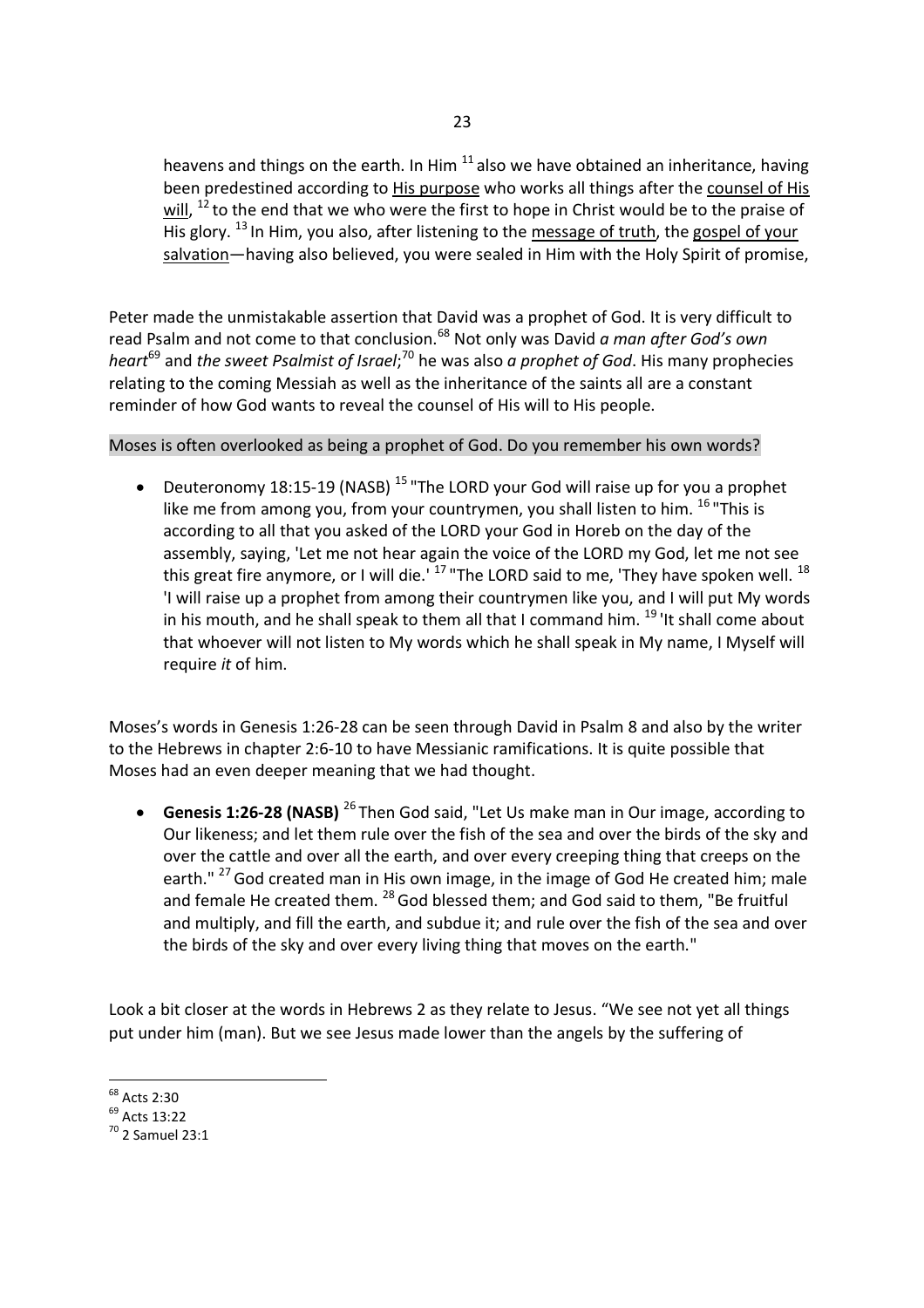death….that he should taste death for every man….the children (*you and I, his brothers*) being partakers of flesh and blood…he took part of the same that he might destroy him that had the power of death, that is, the devil….and deliver them who through fear of death were all their lives subject to bondage."<sup>71</sup> The writer takes us back to the beginning, asking us to take another look at the writings of Moses with *new eyes*. Because Eve was "*deceived by the serpent through his craftiness*" <sup>72</sup>, many were held hostage through fear of death, because "*in Adam all die*".<sup>73</sup> This would not allow the promised intention of God that man should have dominion over every living thing that moves on the earth. How many are those microscopic things that move on the earth that mankind does not "*now*" dominate? What we do have as *proof* that this dominion will occur is our Savior who tasted death for every man; having been made perfect through sufferings and will ultimately destroy him that had the power over death, the devil<sup>74</sup> and deliver those who live in fear of death.

Another of the things we might look at with new eyes is "Let us make man in our image, according to our likeness." I don't want you to misunderstand what I am saying, but I think he was talking to Jesus. Immediately I can see you shrink in your seats, not wanting to allow any knowledge of Dennis Baldwin. I believe that was said to Jesus in the same way as God said through David: "Thou art my Son; this day have I begotten thee."<sup>75</sup> Just as God said through David, "Thou shalt break them with a rod of iron; thou shalt dash them in pieces like a potter's vessel".

Paul, in the synagogue on the sabbath day, in Antioch in Pisidia, preached to the men of Israel, reminding them of how this scripture referred to Christ:

• Acts 13:32-33 (NASB)<sup>32</sup> "And we preach to you the good news of the promise made to the fathers, <sup>33</sup> that God has fulfilled this *promise* to our children in that He raised up Jesus, as it is also written in the second Psalm, 'YOU ARE MY SON ; TODAY I HAVE BEGOTTEN YOU.'

God can speak of things yet to become in the present tense:

 (As it is written, I have made thee a father of many nations,) before him whom he believed, *even* God, who quickeneth the dead, and calleth those things which be not as though they were. Romans 4:17 (KJV)

<sup>73</sup> 1 Corin 15:22

<sup>71</sup> Heb. 2:8-

<sup>72</sup> 2 Corin. 11:3

<sup>74</sup> See Genesis 3:1-15

<sup>75</sup> Psalm 2:7-9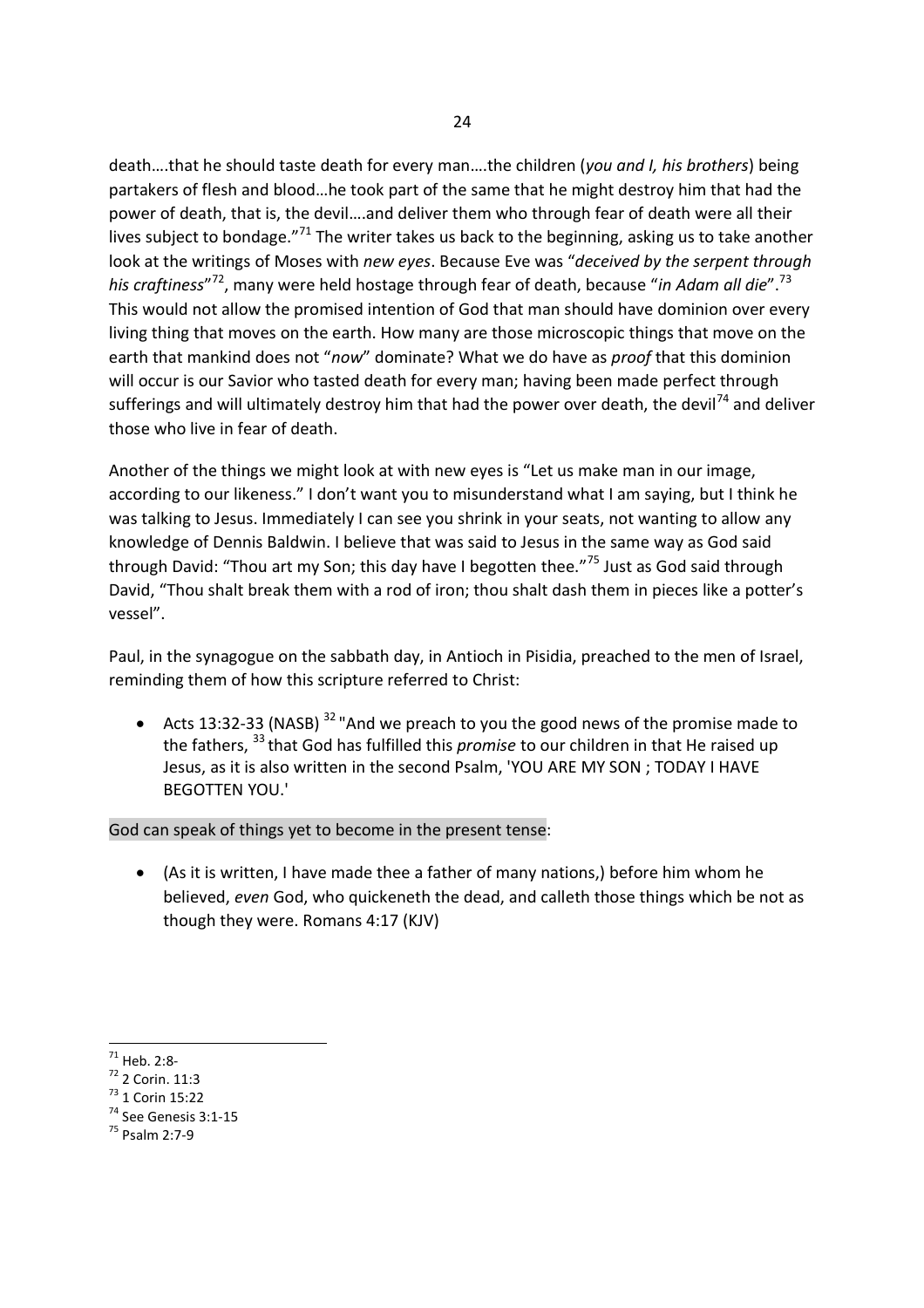I would suggest that God through the prophet Moses was promising to this Son<sup>76</sup>, "*the* beginning of the creation of God"<sup>77</sup> that He would bring "*many sons to glory*"<sup>78</sup> by delivering them from the power of death, giving them dominion over everything that creeps on the earth, and conforming them to the image and likeness<sup>79</sup> of both Himself and His Son<sup>80</sup> by changing them from mortality to immortality<sup>81</sup>. When Jesus appears, we shall be like him.<sup>82</sup> Then He shall change our vile body and make it like unto His glorious body.<sup>83</sup>

### **EVERLASTING LIFE FROM BEFORE THE BEGINNING**

We might credit Moses the Prophet with being the first prophet to bring to our attention to the concept of living forever. Pay special notice to the following:

• 2 Timothy 1:9-10 (NASB)<sup>9</sup> who has saved us and called us with a holy calling, not according to our works, but according to His own purpose and grace which was granted us in Christ Jesus from all eternity,  $^{10}$  but now has been revealed by the appearing of our Savior Christ Jesus, who abolished death and brought life and immortality to light through the gospel,

The promise of *life and immortality* was brought to light through the *gospel* but the idea had its beginning in the plan and purpose of God earlier even than that. Actually the *gospel* was preached to Abraham before Jesus preached his first message on the gospel in Galilee.

• Galatians 3:8 (NASB)  ${}^{8}$  The Scripture, foreseeing that God would justify the Gentiles by faith, preached the gospel beforehand to Abraham, *saying,* "ALL THE NATIONS WILL BE BLESSED IN YOU."

God promised eternal life, the KJV says, "*before the world began*" <sup>31</sup>. Remember the *logos* that was in the beginning? *In it there was life and that life was the light of men*. <sup>84</sup> This required a declaration of God's intention and purpose of eternal life.<sup>85</sup> Where does Moses the prophet fit in here? Genesis is credited to Moses. As we noticed Genesis 1:28. Psalm 8 and Hebrews 2:6-8

 $76$  Psalm 2:7 God here says to His yet to be born Son, "Thou art my Son, this day have I begotten you" as if speaking directly to Him though he has not yet been born. See Romans 4:17.

<sup>77</sup> Rev, 3:14

<sup>78</sup> Heb. 2:10

<sup>79</sup> See Psalms 17:15

 $80$  Romans 8:29

<sup>81</sup> 1 Corin. 15:51-54

<sup>&</sup>lt;sup>82</sup> 1 John 3:2, See the David's Prophecy in Psalm 17:15

<sup>83</sup> Phil. 3:21

<sup>84</sup> John 1:4 ABV

 $85$  Titus 1:2(KJV) In hope of eternal life, which God, that cannot lie, promised before the world began;